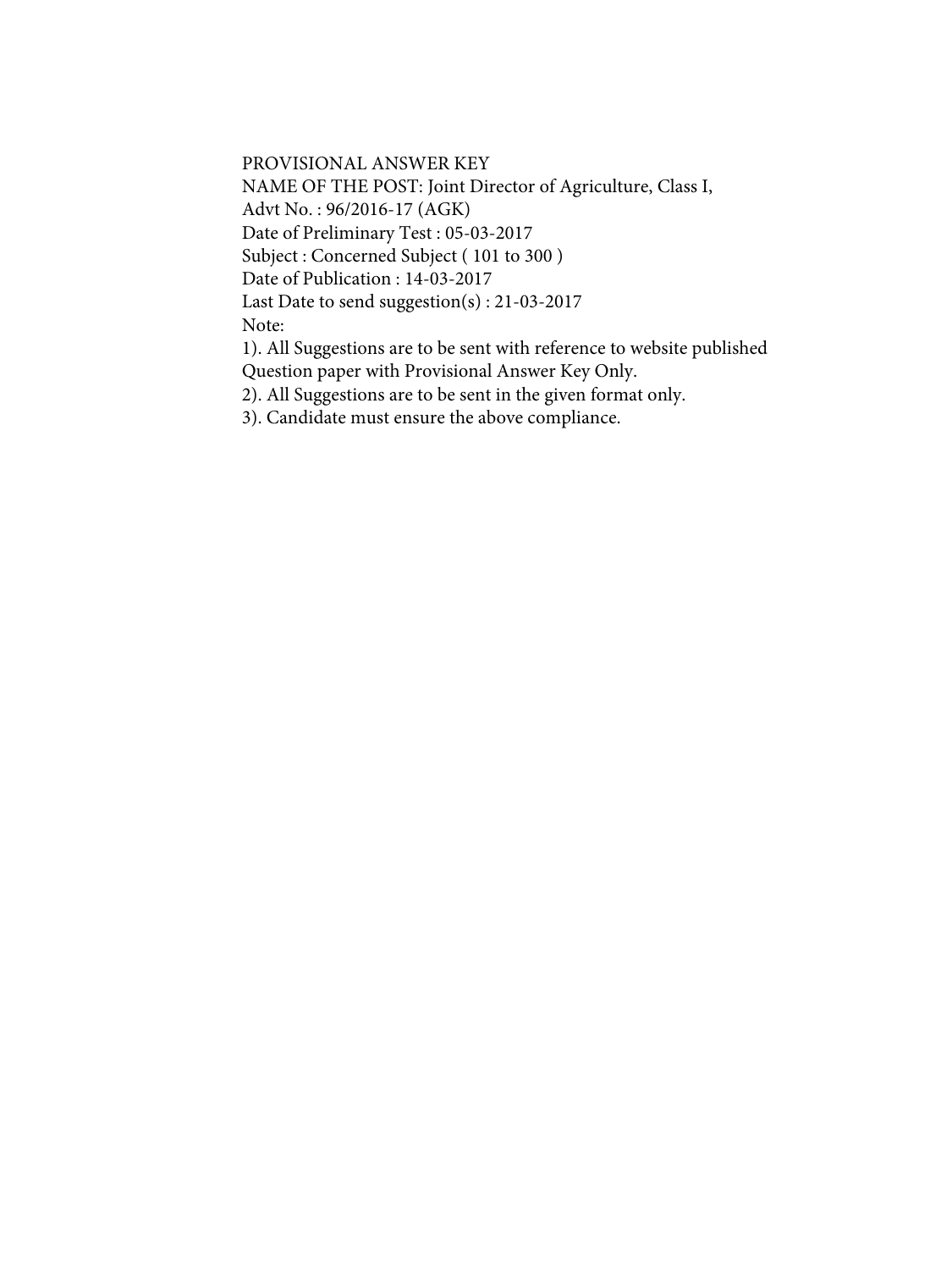- **101.** National Agricultural Drought Assessment and Monitoring System (NADAMS) was conceptualized and developed by \_\_\_\_\_\_\_\_\_\_\_\_ ?
	- (A) Indian Meteorological Department
	- (B) National Remote Sensing Centre

 $\frac{1}{2}$ 

- (C) Central Research Institute of Dryland Agriculture
- (D) Central Arid Zone Research Institute
- **102.** The reverse phenomenon of cooling of the eastern pacific is called as
	- (A) La-Nina (B) Climate change (C) El Nino (D) None of these
- 103. Increase in soil temperature will N mineralization but its availability may (A) increase, decrease (B) decrease, increase (C) increase, increase (D) decrease, decrease

**104.** Agriculture sector in India contributes approximate  $\%$  of the total GHG emissions?

- (A) 7 (B) 3
- (C) 14 (D) 28
- **105.** Which nutrient being used in agriculture system has highest adverse effect to the environment?
	- $(A)$  N (B) P  $(C) K$  (D) Mg
- **106.** Which is the least persistence pesticide in soil? (A) DDT  $(B)$  2,4-D (C) HCH (D) Aldrin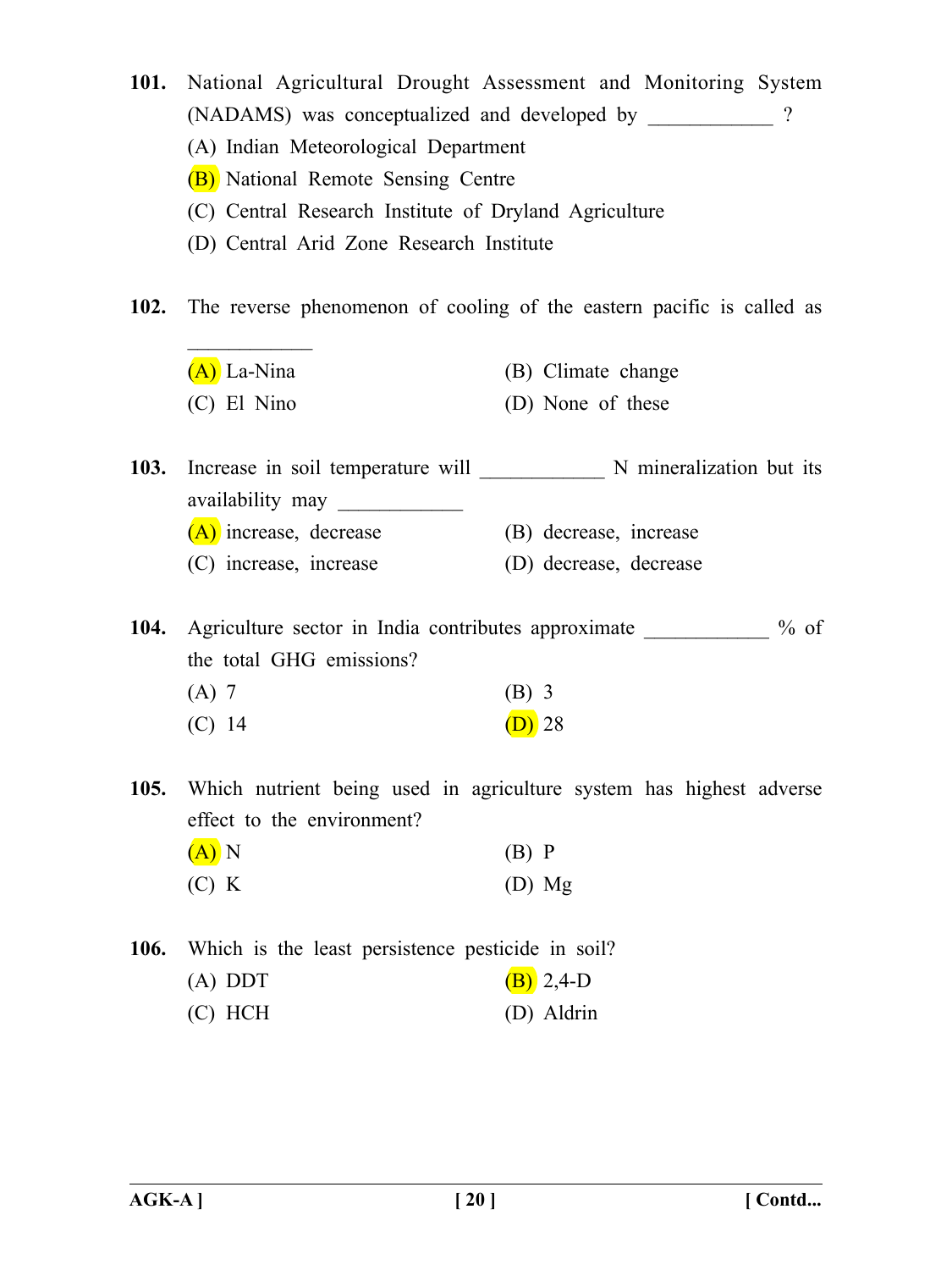- **107.** A measure of humanitys demand on nature is known as  $\gamma$ (A) P Index (B) Environment Vulnerability Index
	- (C) Ecological Foot Print (D) T value
- **108.** A measure to characterize the relative severity of various types of environmental problems suffered by individual nations known as  $\overline{\phantom{a}}$ 
	- (A) Environment Vulnerability Index
	- (B) Global Warming Potential
	- (C) Biocide Residue Index
	- (D) Environmental Performance Index
- **109.** Full form of IPCC?
	- (A) International Professionals Committee on climate
	- (B) International Protocol on Climate Change
	- (C) Indian Publications on Climate Change
	- (D) Inter Governmental Panel on Climate Change
- **110.** After which incidence, The Environment Protection Act 1986 enacted in India?
	- (A) Minamata (B) Chernobyl Nuclear Disaster
	- (C) Bhopal Gas Tragedy (D) Itai-Itai
- **111.** The Biological Diversity Act enacted in the year of ?  $(A)$  2002 (B) 1987 (C) 2000 (D) 2012
- **112.** Zabo Production System consisting of ?
	- (A) apiculture-horticulture production system
	- (B) agri-livestock production system
	- (C) silvi-agri-livestock-fisheries production system
	- (D) silvi-agri production system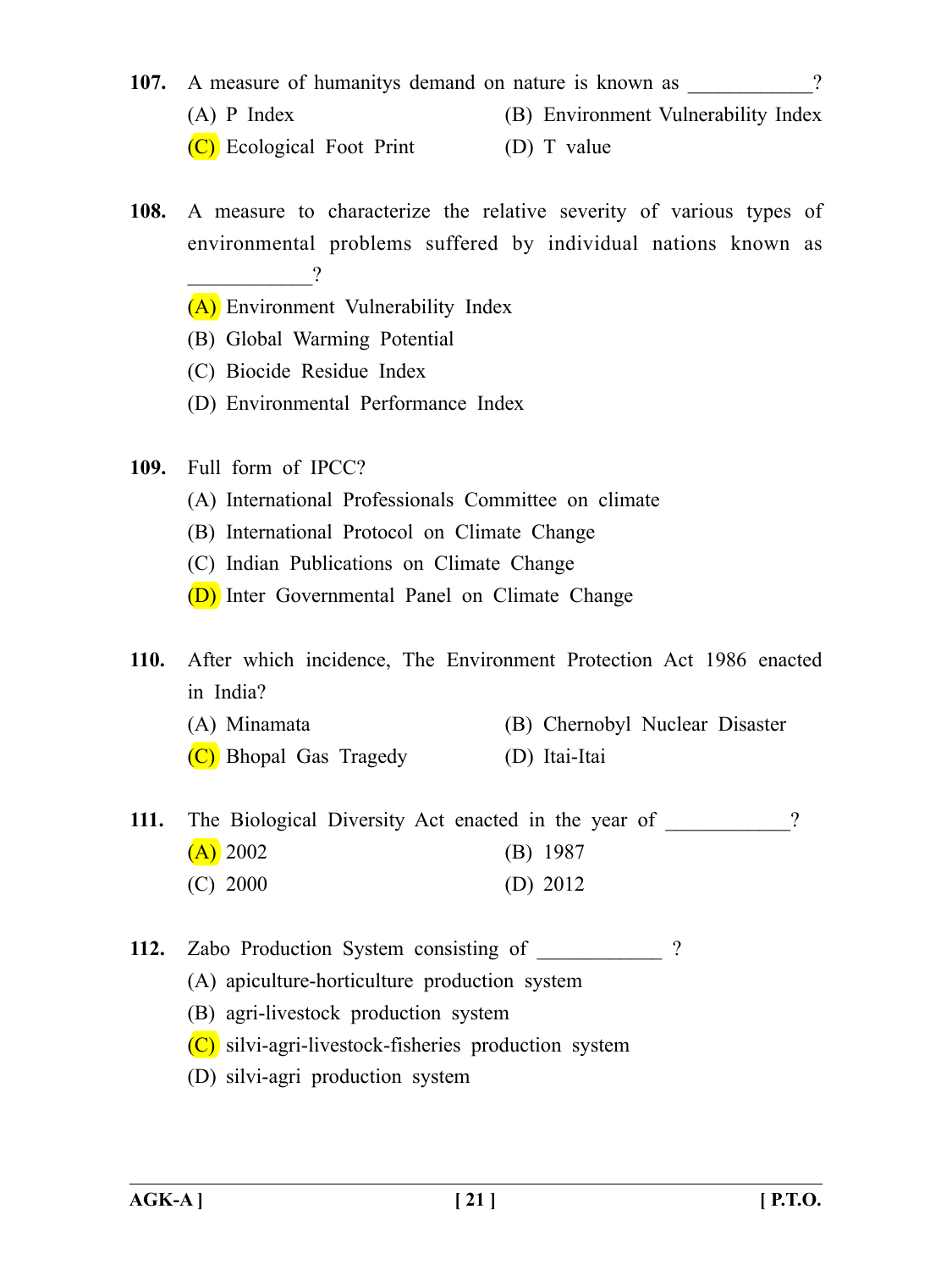| 113.        | Agriculture system in which fields are cleared by firing and are cropped |                                                                      |
|-------------|--------------------------------------------------------------------------|----------------------------------------------------------------------|
|             | discontinuously is termed as __________?                                 |                                                                      |
|             | (A) Jhum Cultivation                                                     | (B) Swidden Cultivation                                              |
|             | $(C)$ Both a & b                                                         | (D) None of the above                                                |
| <b>114.</b> |                                                                          | National Institute of Abiotic Stress Management is located at        |
|             | (A) Malegaon                                                             | (B) Almora                                                           |
|             | (C) Trichi                                                               | (D) Muzaffarpur                                                      |
| <b>115.</b> | agriculture sector emissions?                                            | Which crop has highest contribution in emissions of GHG among        |
|             | (A) Cotton                                                               | (B) Soyabean                                                         |
|             | (C) Groundnut                                                            | (D) Rice                                                             |
| <b>116.</b> |                                                                          | Coffee seeds into Coffee powder is a ______________ type of utility? |
|             | (A) Form Utility                                                         | (B) Place Utility                                                    |
|             | (C) Time Utility                                                         | (D) Possession Utility                                               |
| <b>117.</b> | "Das Kapital" written by                                                 | $\gamma$                                                             |
|             | (A) Prof. Gray                                                           | (B) Adam Smith                                                       |
|             | (C) Lionel Robbins                                                       | D) Karl Marx                                                         |
| <b>118.</b> | In<br>substitutes?                                                       | type of market structure, product with no close                      |
|             | (A) Perfect Competition                                                  | (B) Oligopoly                                                        |
|             | (C) Monopoly                                                             | (D) Monopolistic Competition                                         |
| <b>119.</b> | When Monopsony occurred?                                                 |                                                                      |
|             | (A) Many Sellers in market                                               | (B) Single Buyer in market                                           |
|             | (C) Single Seller in market                                              | (D) Many Buyers in market                                            |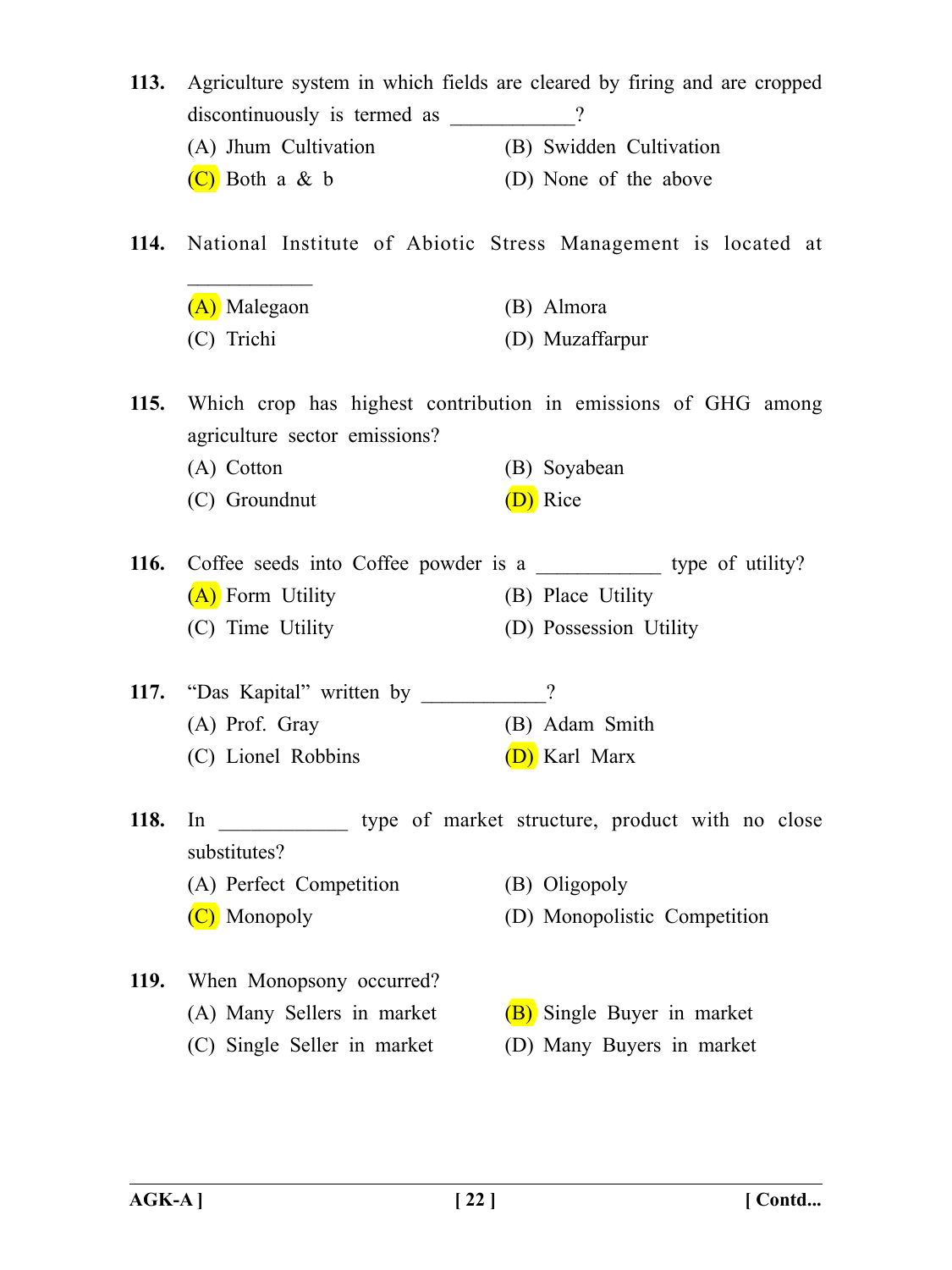**120.** Land holding which provide a reasonable standard of living to the cultivators and give full employment for a family of normal size is known as  $\frac{1}{2}$ (A) Operational Holding (B) Optimum Holding (C) Family Holding (D) Economic Holding

**121.** A person organize and operate the farm business and bears responsibility of the outcome of the business is known as  $\gamma$ (A) Farm Business Manager  $(B)$  Farm Entrepreneur (C) Both A & B (D) None of the above

**122.** Crop output is  $\frac{122}{12}$ (A) Independent Variable (B) Dependent Variable (C) Constant (D) All of the above

**123.** If Elasticity of Production is < 1 than Total Physical Product is  $\overline{\phantom{a}2}$ (A) Zero (B) Decreasing (C) Maximum (D) Minimum

**124.** Dryland farming is the cultivation of the crops in the regions with an annual rainfall of mm?  $(A) > 750$  (B) < 750  $(C) > 1150$   $(D) > 1500$ 

**125.** An individual farmer is the owner, manager and organizer of the farm categorized in \_\_\_\_\_\_\_\_\_\_\_\_\_\_ farming?

- (A) State Farming (B) Capitalistic Farming
- (C) Collective Farming  $(D)$  Peasent Farming
- **126.** By using formula Gross income Cost C, what will be calculated? (A) Net Income (B) Farm Business Income (C) Farm Investment Income (D) Family Labour Income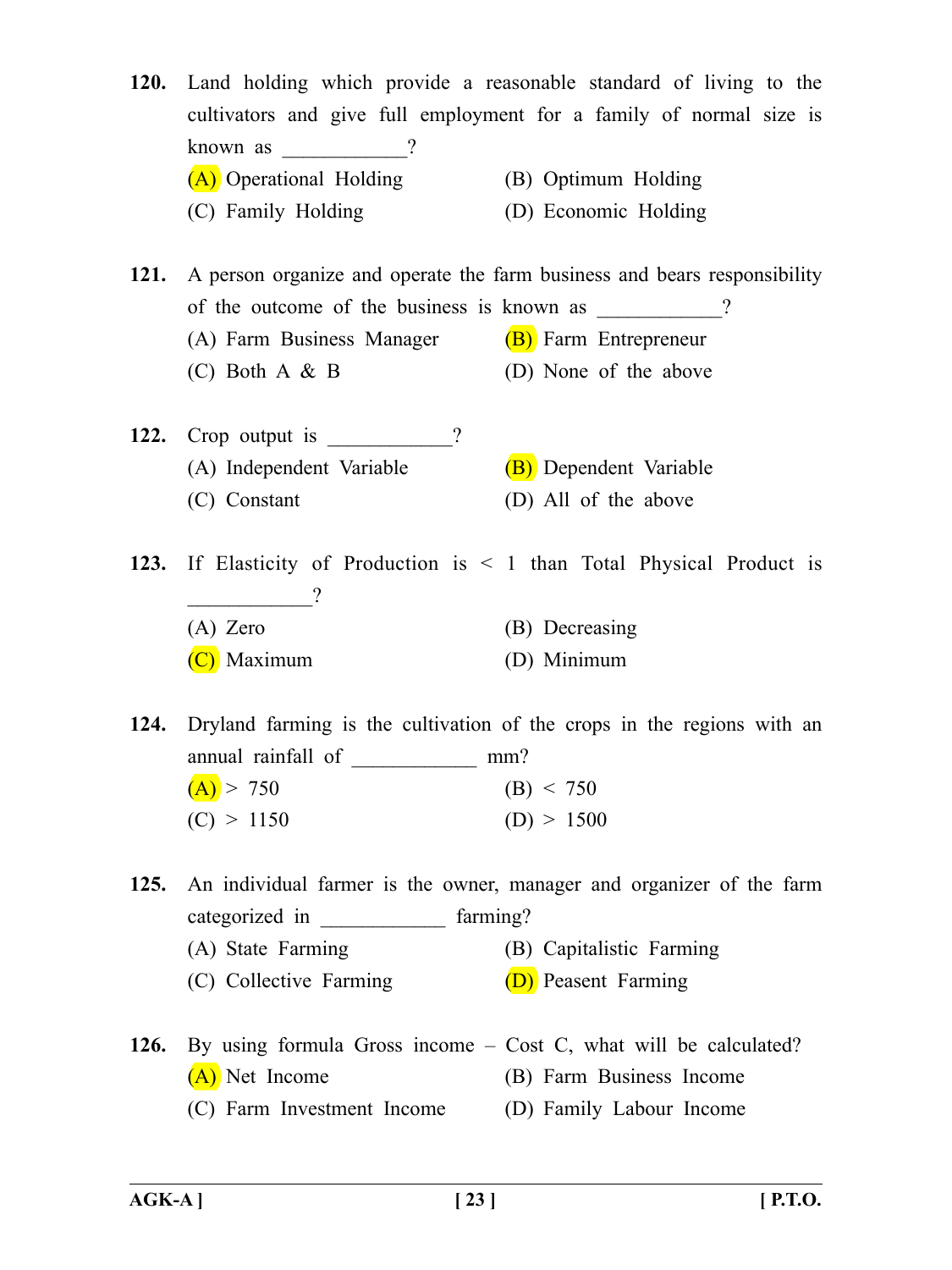|             | 127. Medium term loans are extend for the period of _________?             |                         |          |
|-------------|----------------------------------------------------------------------------|-------------------------|----------|
|             | $(A)$ 24-36 months                                                         | $(B)$ 15-60 months      |          |
|             | $(C)$ 6-18 months                                                          | (D) $60-120$ months     |          |
| 128.        |                                                                            |                         |          |
|             | budget speech by Finance Minister ?                                        |                         |          |
|             | $(A)$ 1975-76                                                              | $(B)$ 1988-89           |          |
|             | $(C)$ 1998-99                                                              | (D) $2004-05$           |          |
| <b>129.</b> | The Central AGMARK Laboratory is located at                                |                         | $\gamma$ |
|             | (A) Faridabad                                                              | (B) New Delhi           |          |
|             | (C) Nagpur                                                                 | (D) Mumbai              |          |
| <b>130.</b> | Information related to such facts as the prices that prevailed in the past |                         |          |
|             | and market arrivals over time is known as __________?                      |                         |          |
|             | (A) Market Outlook                                                         | (B) Market Intelligence |          |
|             | (C) Market News                                                            | (D) All of the above    |          |
| <b>131.</b> |                                                                            |                         | type.    |
|             | $(A)$ Clay                                                                 | (B) Sandy               |          |
|             | (C) Sandy loam                                                             | (D) Loamy               |          |
| 132.        | Major crop grown in Gujarat state is ________                              | $\mathcal{P}$           |          |
|             | (A) Wheat                                                                  | (B) Rice                |          |
|             | (C) Bajara                                                                 | (D) Maize               |          |
| 133.        | is predominantly cultivated oil seed crop in Gujarat state.                |                         |          |
|             | (A) Castor                                                                 | (B) Sesamum             |          |
|             | (C) Groundnut                                                              | (D) Soyabean            |          |
| 134.        |                                                                            |                         | mm.      |
|             | $(A)$ 350-400                                                              | $(B)$ 450-500           |          |
|             | $(C)$ 500-550                                                              | (D) $600-650$           |          |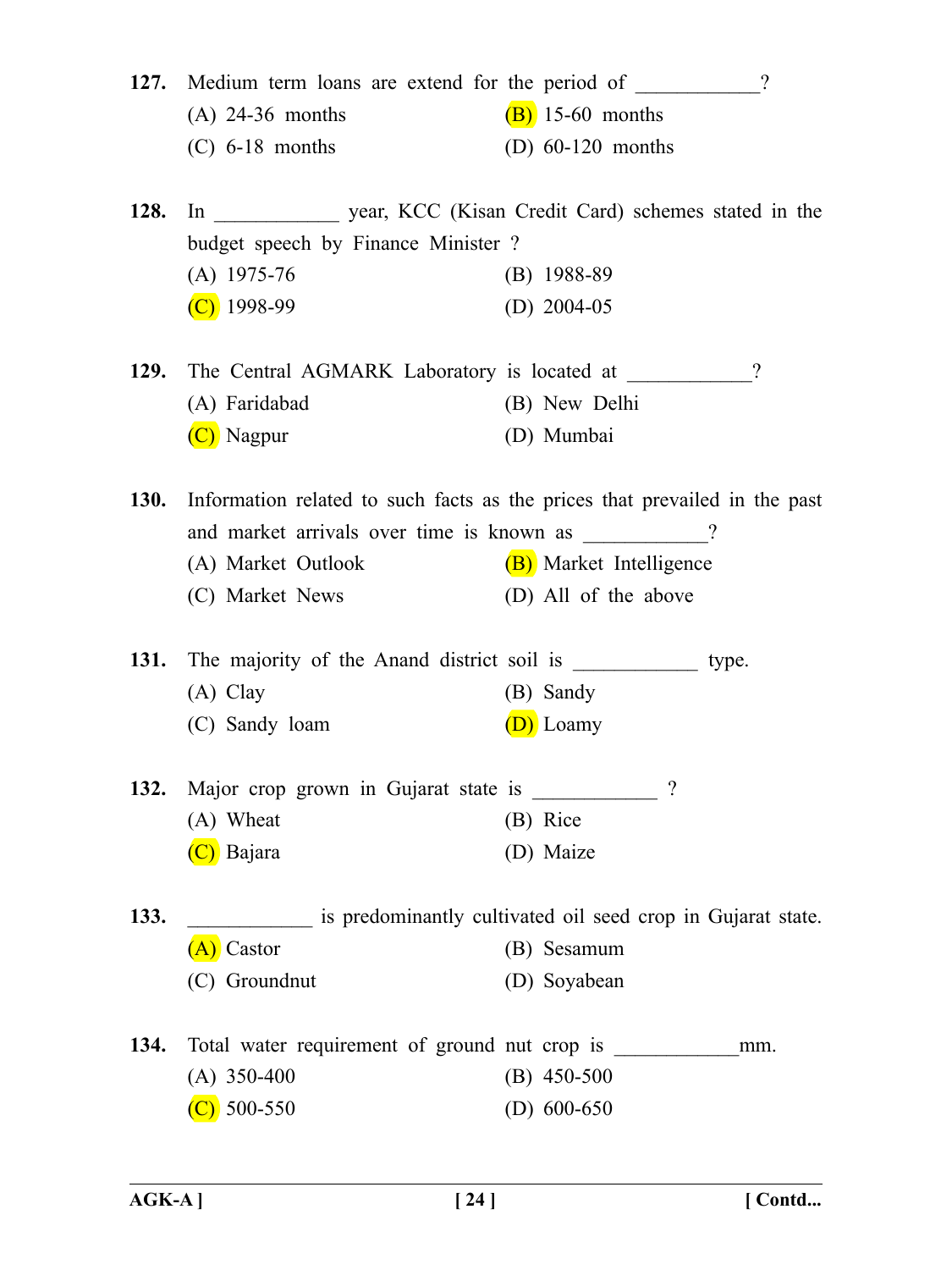|             | 135. Cropping intensity of Gujarat state is | $\%$ . |
|-------------|---------------------------------------------|--------|
| $(A)$ 120.5 | $(B)$ 118.6                                 |        |
| $(C)$ 123.6 | $(D)$ 103.2                                 |        |

**136.** The ultimate irrigation potential through surface water is accessed at \_\_\_\_\_\_\_\_\_\_\_\_ lakh ha. (A)  $35.20$  (B)  $42.10$ (C) 39.40 (D) 45.20

**137.** With a view to educate the farmers regarding micronutrient availability and its use, Government has launched new programme to prepare the map showing micronutrient status of village on (A) GPS basis (B) GIF basis (C) GIS basis (D) GII basis

| 138. |                         | types of soil are dominating in Gujarat state. |
|------|-------------------------|------------------------------------------------|
|      | (A) Dry to medium black | $(B)$ Poorly drain & saline                    |
|      | (C) Sandy loam to sandy | (D) Sallow medium black calcareous             |

**139.** The climate of north west zone is characterized by (A) Semi arid to dry sub humid  $(B)$  Arid to semi arid (C) Dry sub humid (D) Humid

140. Out of total area of Gujarat state,  $\%$  falls under arid and semi-arid climatic zone.

| $(A)$ 58 | (B) 78   |  |
|----------|----------|--|
| (C) 68   | $(D)$ 88 |  |

**141.** In the northern region of Gujarat state, weather is marked by a \_\_\_\_\_\_\_\_\_\_\_\_ climate. (A) Dry and arid (B) Sub humid (C) Moist (D) Hot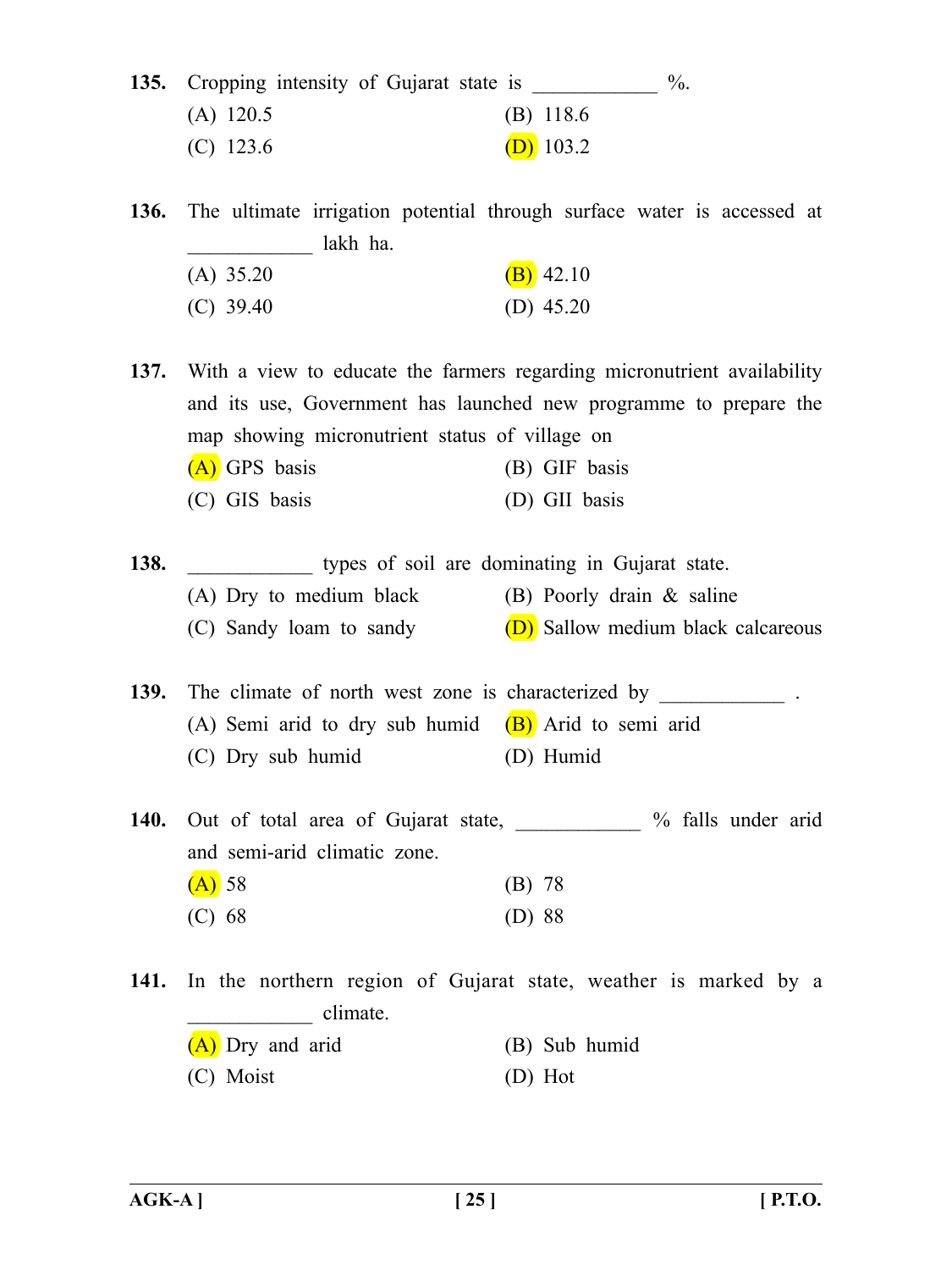| 142. In the south region of Gujarat state, weather is marked by |                  |
|-----------------------------------------------------------------|------------------|
| owing to the Arabian Sea and the Gulf of Cambay.                |                  |
| (A) Moist                                                       | (B) Dry and arid |
| (C) Sub humid                                                   | (D) Hot          |

**143.** Krishi Mahotsav promises an innovative approach

- (A) To reinvent agricultural extension
- (B) To reconnect the scientist with the farmer
- (C) To extend the farmer's production possibility frontier
- (D) All of above

**144.** Under delay onset of monsoon, farmers are recommended to

- (A) Sown early maturity crop
- (B) Adoption of relay cropping
- (C) Adoption of inter cropping to reduce the risk
- (D) All above

 $\frac{1}{2}$ 

**145.** If rains are delayed beyond the end of July, then sesame variety should be recommended for cultivation.

- (A) Gujarat Til-1 (B) Gujarat Til-3
- (C) Gujarat Til-2 (D) Purva-1
- **146.** Under **rainfall conditions**, sorghum is better than pearl millet. (A) Delayed (B) Normal (C) Early (D) None of these
- **147.** Under early withdrawal of monsoon, farmers are recommended to
	- (A) Soil cracks should be closed by inter-culturing operations
	- (B) Thinning the plant population
	- (C) Harvest at intervals as the plants show physiological maturity
	- (D) All above

 $\overline{\phantom{a}}$  . The same set of  $\overline{\phantom{a}}$  .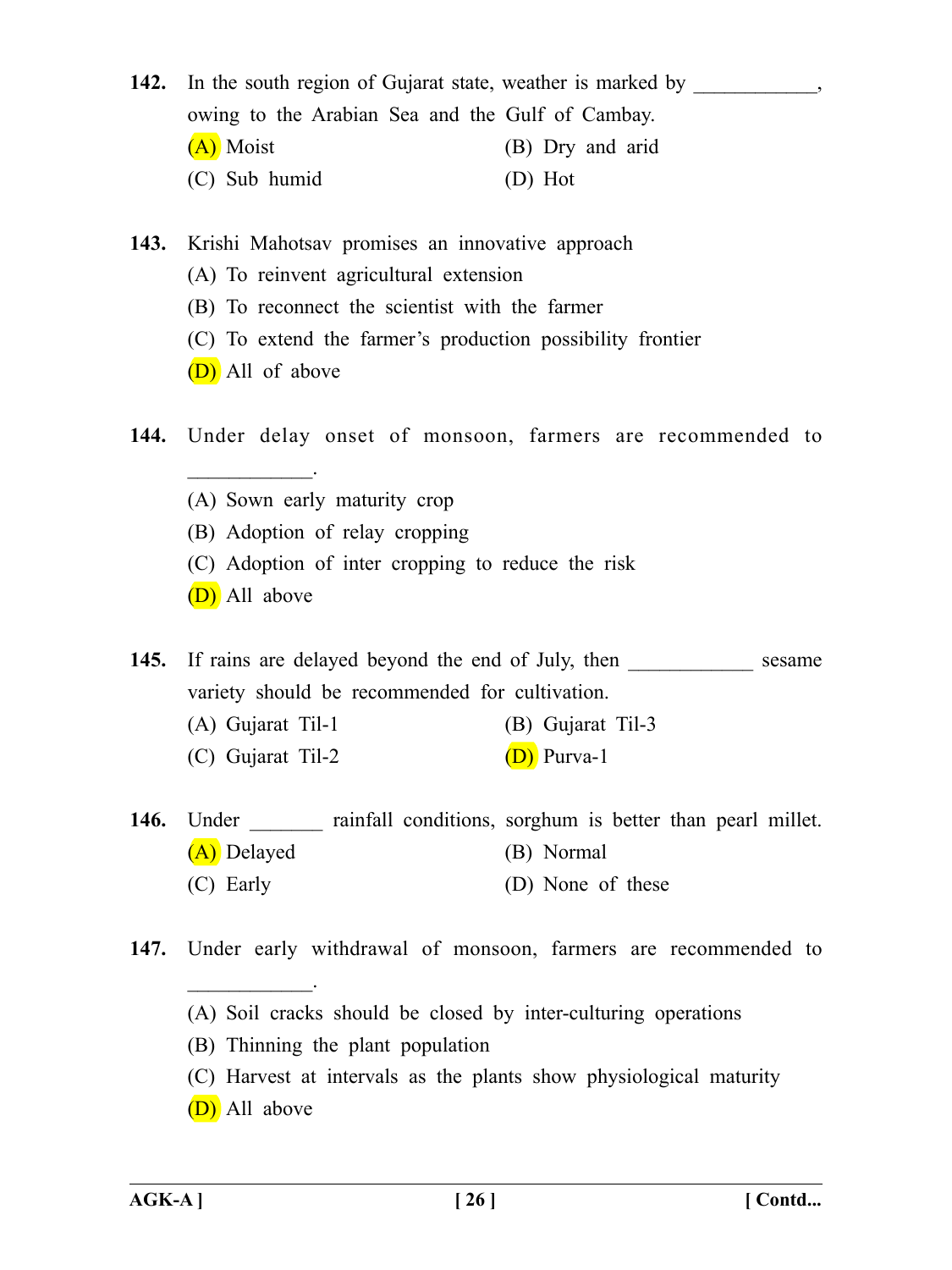- **148.** Relay cropping of safflower, sunflower, fodder type of sorghum and mustard are advisable under \_\_\_\_\_\_\_\_\_\_\_\_ situation. (A) Early withdrawal of monsoon  $(B)$  Delay withdrawal of monsoon (C) Late onset of monsoon (D) None of these
- **149.** In nitrification process, nitrite is converted to nitrate by (A) Rhizobium (B) Nitrobacter (C) Azotobacter (D) Nitrosomonas

**150.** Zero tillage system was first used successfully in 1950 in pasture renovation in \_\_\_\_\_\_\_\_\_\_\_\_ country. (A) Germany (B) United Kingdom (C) Japan  $(D)$  U.S.A

**151.** National Bank for Agriculture and Rural Development (NABARD) was established in the year of  $\qquad$  ? (A) 1975 (B) 1962 (C)  $1945$  (D)  $1982$ 

**152.** Which state had started Rythu Bazar? (A) Karnataka (B) Maharashtra (C) Andhra Pradesh (D) Tamil Nadu

**153.** Which agency is working towards establishing an ecosystem for FPOs / FPCs to make them sustainable and viable in long run ? (A) Small farmer Agri-Business Consortium (B) National Cooperative Development Cooperation (C) Council of State Agricultural Marketing Boards

(D) Commission for Agricultural Costs and Prices

**154.** Commission for Agricultural Costs and Prices recommends minimum Support Price for mumber of cereals? (A) 5 (B) 3  $(C)$  7 (D) 4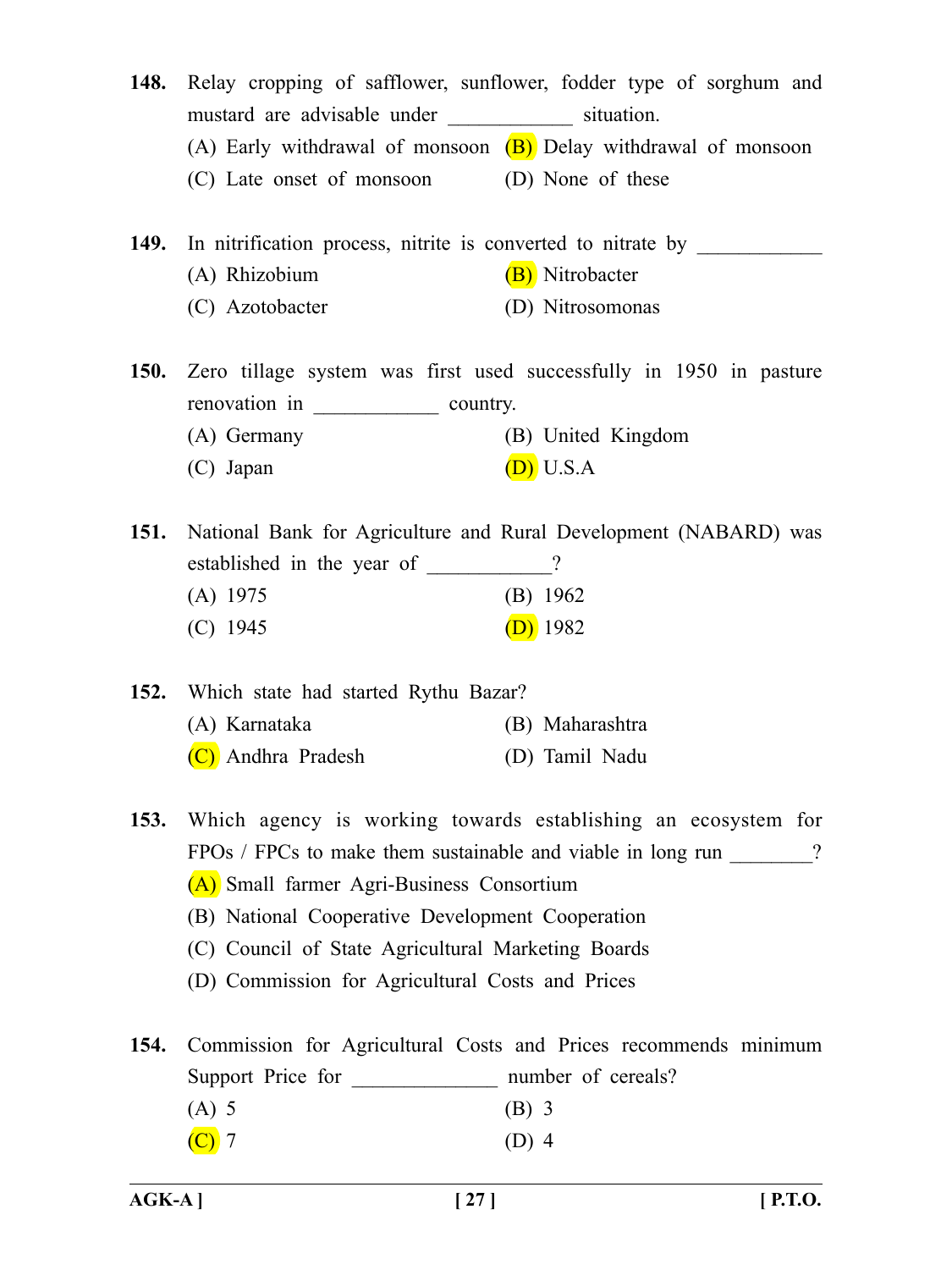|             | 155. What is the tagline of National Agriculture Market (eNAM)?                 |                                                                                                   |
|-------------|---------------------------------------------------------------------------------|---------------------------------------------------------------------------------------------------|
|             | (A) Kisano ki abadi                                                             | (B) Unnat Fasal, Unnat Daam                                                                       |
|             |                                                                                 | (C) Unnat Daam ki Guarantee (D) Uttam Fasal, Uttam Inam                                           |
| <b>156.</b> | economy of Gujarat?<br>(A) 13<br>$(C)$ 17                                       | What is the contribution of Horticulture Sector in the total Agricultural<br>$(B)$ 20<br>$(D)$ 27 |
|             |                                                                                 |                                                                                                   |
|             | of the Country?                                                                 | 157. Gujarat contributes about ___________ % of total castor production                           |
|             | $(A)$ 84                                                                        | $(B)$ 63                                                                                          |
|             | $(C)$ 77                                                                        | $(D)$ 59                                                                                          |
|             |                                                                                 | 158. Agriculture accounts for about __________% of India's total export?                          |
|             | $(A)$ 3                                                                         | $(B)$ 7                                                                                           |
|             | $(C)$ 17                                                                        | $(D)$ 10                                                                                          |
| <b>159.</b> |                                                                                 | India ranked _____________ among global producer of agrochemicals?                                |
|             | $(A)$ 2                                                                         | $(B)$ 4                                                                                           |
|             | $(C)$ 5                                                                         | $(D)$ 9                                                                                           |
| <b>160.</b> | Cultivators and Agricultural Labours?<br>(A) Agriculture Skill Council of India | Name the agency which was established to upgrade the skills of                                    |

(B) Agricultural Skill Development Corporation

- (C) Indian Institute for Skill Enhancement for Agriculture
- (D) Society for Agriculture Skill, Training and Capacity Building
- **161.** The slogan *"Per Drop More Crop"* was given by (A) Lal Bahadur Shastri (B) Jawahar Lal Nehru (C) Narendra Modi (D) Atal Bihari Vajpayee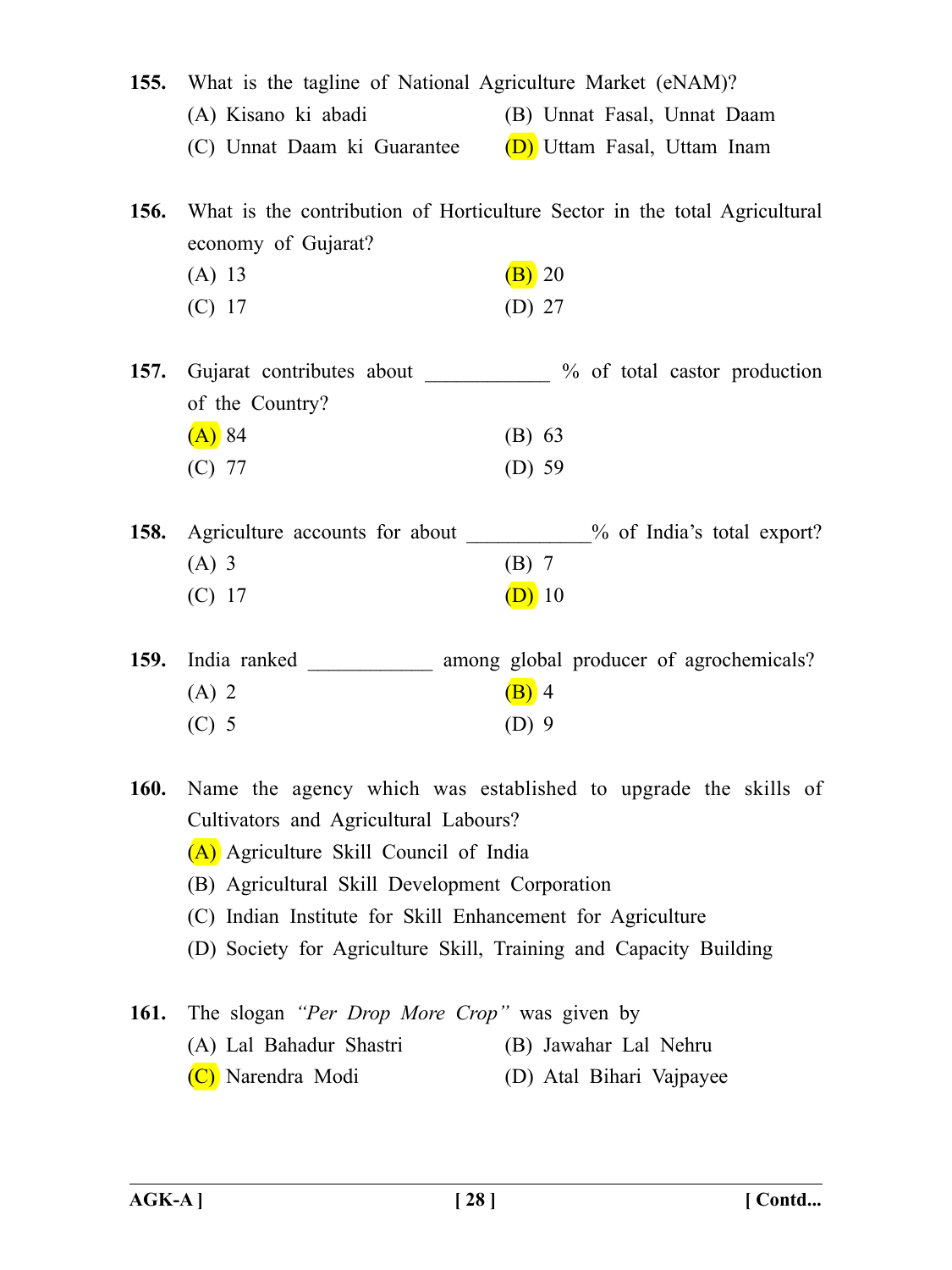| 162.        | The first State Agriculture University of India is situated at |                                                                           |  |
|-------------|----------------------------------------------------------------|---------------------------------------------------------------------------|--|
|             | (A) Pantnagar                                                  | (B) Kanpur                                                                |  |
|             | (C) Bangalore                                                  | (D) Solan                                                                 |  |
| 163.        | The headquarter of N.H.B is situated at                        |                                                                           |  |
|             | (A) Bangalore                                                  | (B) Gurgaon                                                               |  |
|             | (C) Abohar                                                     | (D) Chandigarh                                                            |  |
| 164.        | Which are the basic elements?                                  |                                                                           |  |
|             | $(A)$ C, H, O                                                  | (B) N.P.K                                                                 |  |
|             | $(C)$ Ca, Mg, S                                                | (D) Fe,Zn,Cu                                                              |  |
| 165.        | Yellow spot on leaves is due to deficiency of                  |                                                                           |  |
|             | $(A)$ Zn                                                       | $(B)$ M <sub>o</sub>                                                      |  |
|             | $(C)$ Cu                                                       | $(D)$ Mn                                                                  |  |
| 166.        | Which soil type has highest P fixation capacity                |                                                                           |  |
|             | (A) Acid                                                       | (B) Alluvial                                                              |  |
|             | (C) Laterite                                                   | (D) Black                                                                 |  |
| 167.        | Structural and mobile elements in plants are                   |                                                                           |  |
|             | $(A)$ N,S,P                                                    | (B) $\text{Zn}, \text{B}, \text{M}_{\text{o}}$                            |  |
|             | $(C)$ Ca, Mg, K                                                | (D) Mn, Cu, $M_0$                                                         |  |
| <b>168.</b> | Which of the following is not a green house gas?               |                                                                           |  |
|             | $(A)$ CO <sub>2</sub>                                          | $(B)$ O <sub>2</sub>                                                      |  |
|             | (C) CH <sub>4</sub>                                            | (D) All of these                                                          |  |
| 169.        |                                                                | Production of virus free plant from virus infected tissue is done through |  |
|             | (A) Cell culture                                               | (B) Meristem culture                                                      |  |
|             | (C) Auxillary culture                                          | (D) Node culture                                                          |  |
|             |                                                                |                                                                           |  |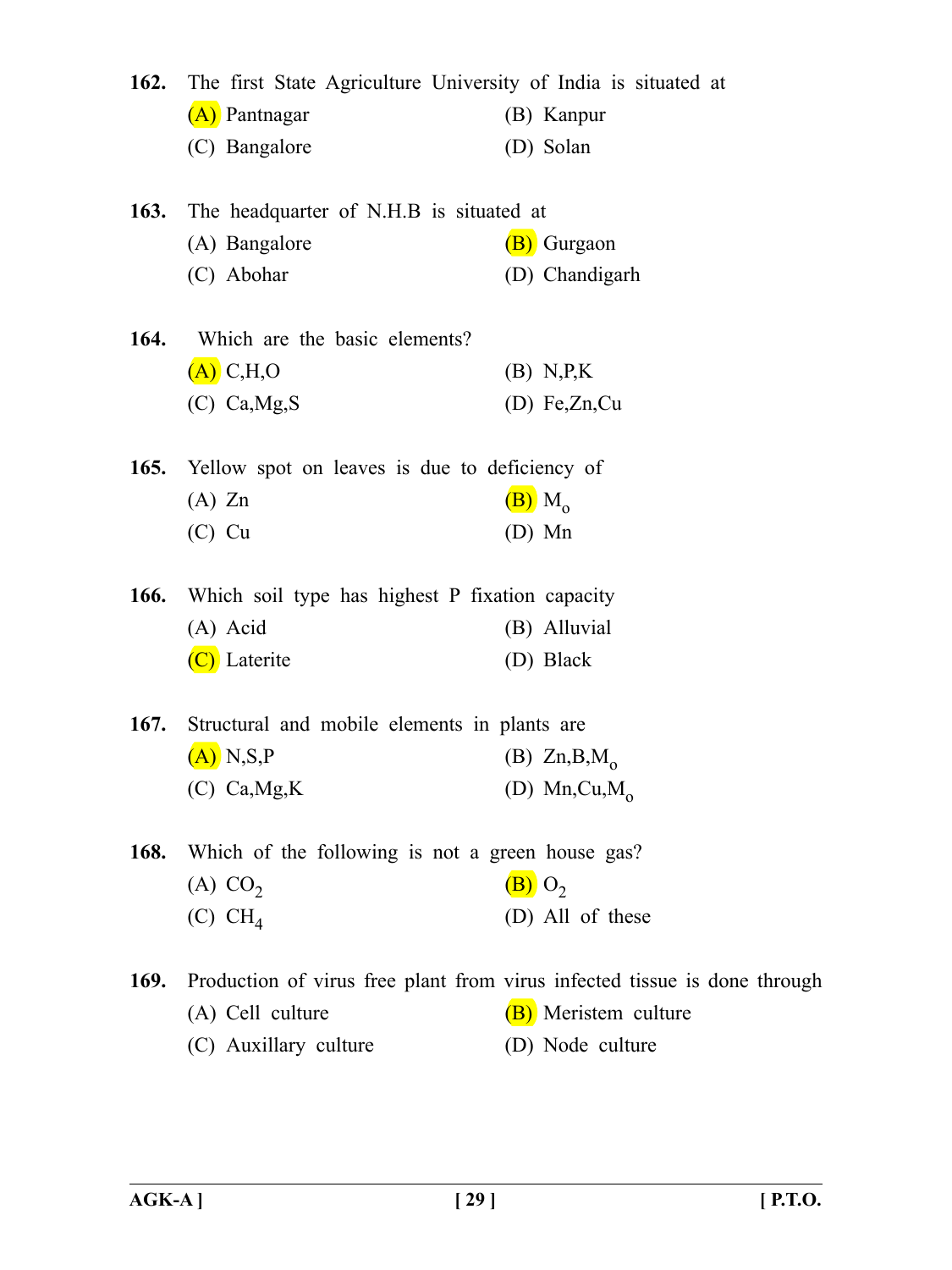**170.** The first somaclonal variant generated variety in mustard is

- (A) Pusa Kranti (B) Pusa Jailaxmi
- (C) Pusa Phalguni (D) Pusa Jaikisan
- **171.** It is now possible to breed plants and animals with desired characters through
	- (A) Genetic engineering (B) Ikebana technique
	- (C) Chromosome engineering (D) Bonsia technique
- **172.** Specific biomolecule which show detectable differences among different strains of a species is
	- (A) DNA fingerprinting (B) Molecular scissors
	- (C) Molecular markers (D) Molecular breeding

**173.** Which of the followings fruits are indigenous to India? (A) Mango (B) Aonla, Phalsa (C) Bael, Jackfruit  $(D)$  All of these

**174.** Which fruit crop has the highest chromosome? (A) Cashew nut (B) Mango

- (C) Mulberry (D) Pineapple
- **175.** Which one is botanically not a fruit? (A) Cashew apple (B) Custard apple (C) Wood apple (D) Jackfruit
- **176.** Green leafy vegetables are rich source of (A) Vitamins (B) Minerals  $(C)$  Both  $(A)$  and  $(B)$  (D) None of these
- **177.** Aroma containing compound present in onion is (A) Diallyl disulphide (B) Dimethyl disulphide (C) Allylpropyl disulphide (D) Isothiocynate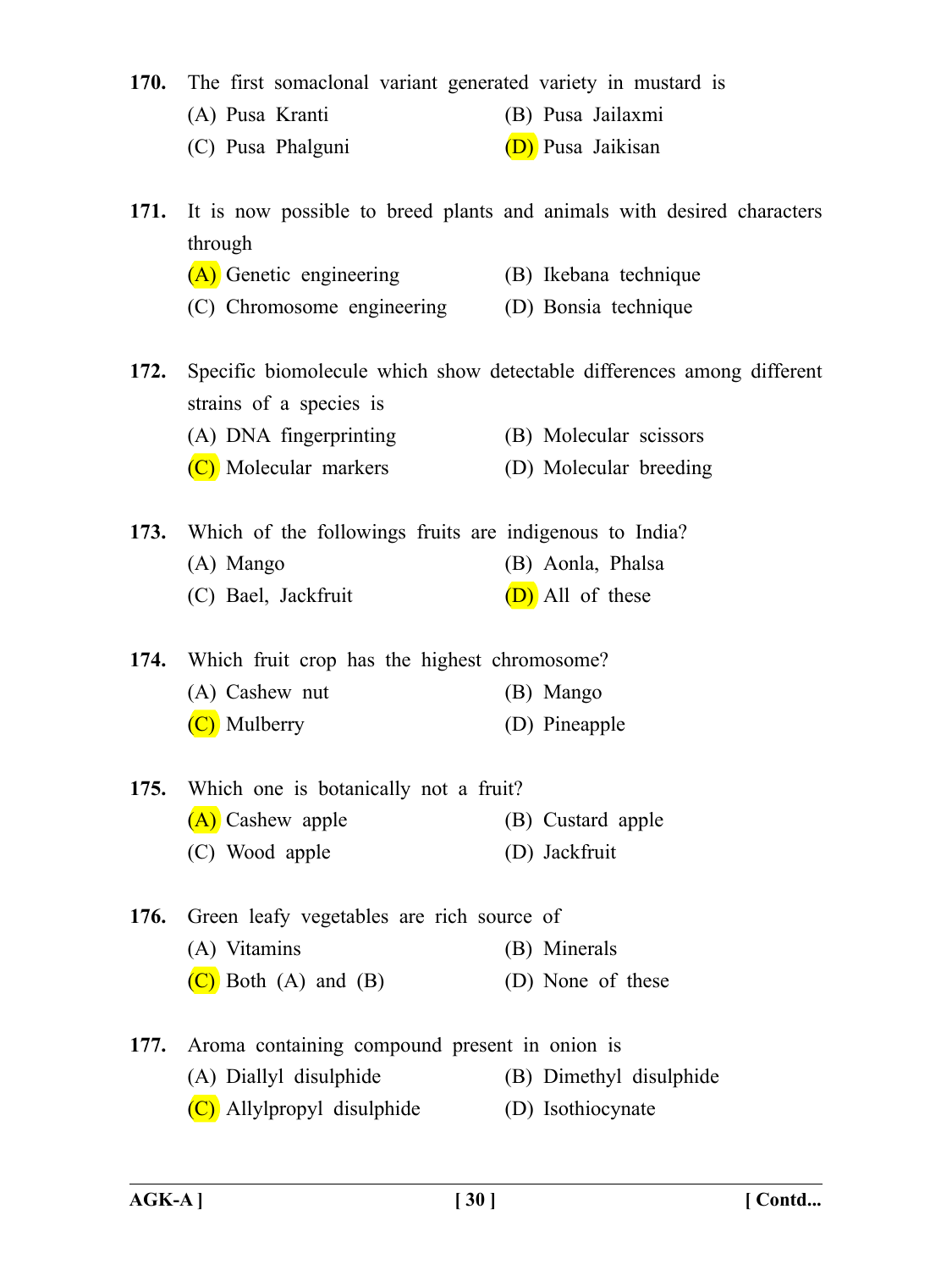|      | 178. Petunia show which type of self incompatibility                |                            |
|------|---------------------------------------------------------------------|----------------------------|
|      | (A) Gametophytic                                                    | $(B)$ Both $(A)$ and $(C)$ |
|      | (C) Sporophytic                                                     | (D) None of these          |
|      | 179. The crop in which anthesis takes place during evening hours is |                            |
|      | (A) Bottle gourd                                                    | (B) Musk melon             |
|      | (C) Bitter gourd                                                    | (D) Water melon            |
|      | 180. Which is a leading state in flower acreage in India?           |                            |
|      | (A) Tamil Nadu                                                      | (B) Andhra Pradesh         |
|      | (C) Karnataka                                                       | (D) Maharashtra            |
|      | 181. Largest producer of perfumery product in the world is          |                            |
|      | (A) Switzerland                                                     | (B) Netherland             |
|      | (C) Bulgaria                                                        | (D) None of these          |
|      | 182. Leading rose producing state in India is                       |                            |
|      | (A) Tamil Nadu                                                      | (B) Karnataka              |
|      | (C) Maharashtra                                                     | (D) West Bengal            |
|      | 183. The word "democracy" is derived from                           |                            |
|      | (A) Latin words                                                     | (B) Greek words            |
|      | (C) French words                                                    | (D) Japanese words         |
| 184. | High production in protected cultivation is due to                  |                            |
|      | (A) Photosynthetic efficiency                                       | (B) High $O_2$             |
|      | (C) High temperature                                                | (D) All of above           |
|      | 185. Which variety of potato is very early and photo insensitive?   |                            |
|      | (A) Kufri Chamtkar                                                  | (B) Kufri Jyoti            |
|      | (C) Kufri Naveen                                                    | (D) Kufri Alankar          |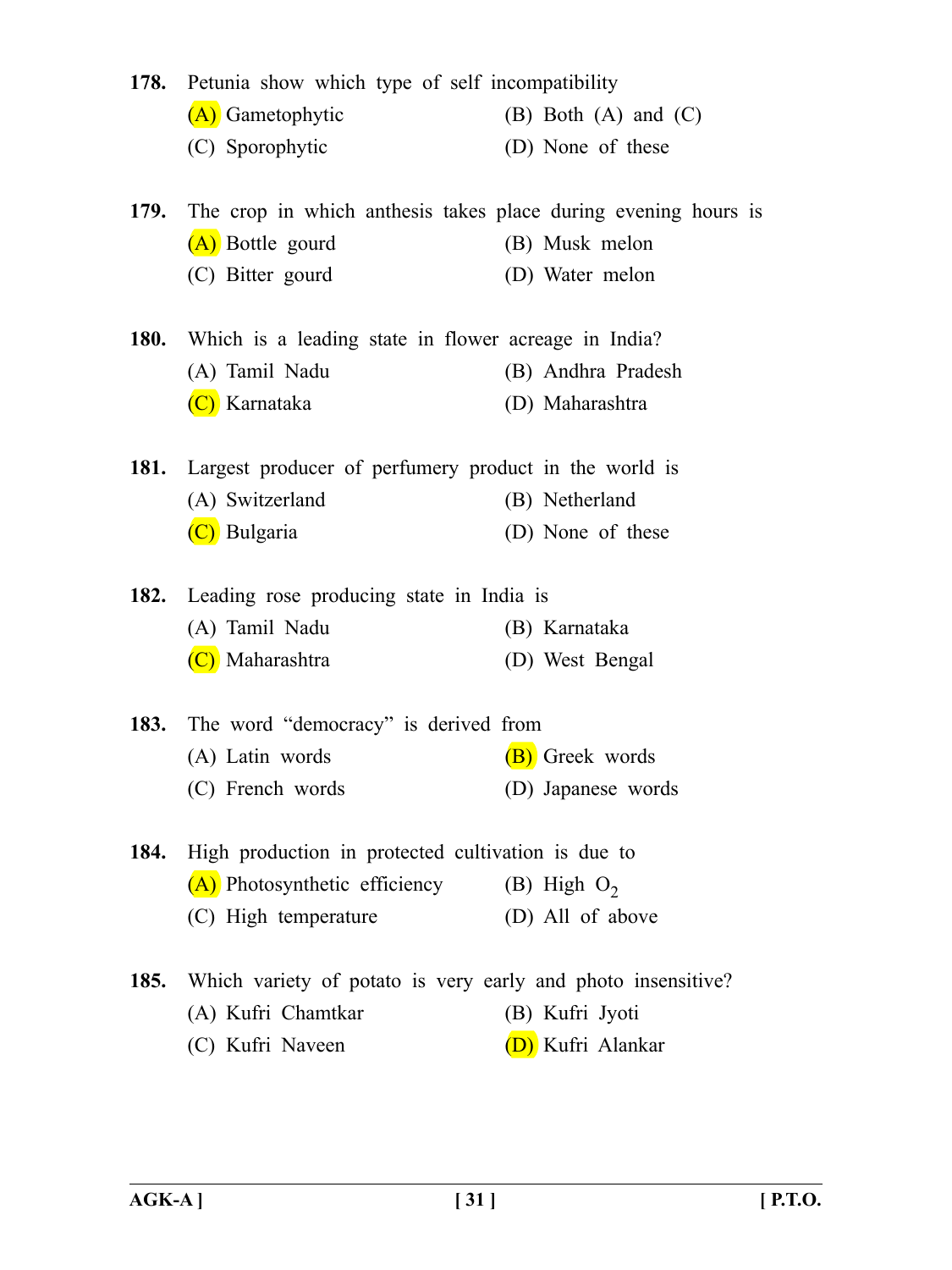- **186.** Which is a village assembly where all the registered voters of the village are the members?
	- (A) Gramsamiti (B) Gramsabha
	- (C) Gram Panchayat (D) None of the above

**187.** ATMA is an autonomous institution set up at district level to ensure delivery of

(A) Small and marginal farmers (B) Big farmers

(C) Only small farmers (D) Only marginal farmers

**188.** Which bank is set up as an apex Development Bank with a mandate for facilitating credit flow and development of agriculture, small-scale industries, cottage and village industries, handicrafts and other rural crafts?

- (A) RBI (B) World Bank
- (C) IDBI (D) NABARD

**189.** National Dairy Development Board was set up with the basic objective of replicating the AMUL model in the year (A) 1952 (B) 1960

(C)  $1958$  (D)  $1965$ 

**190.** The AMUL model was founded to stop the exploitation by middlemen in milk sector in the year  $(A)$  1946 (B) 1952 (C) 1948 (D) 1955

**191.** How many District Cooperative Milk Producers Unions are the members of GCCMF?

| $(A)$ 18 | (B) 25 |
|----------|--------|
| $(C)$ 20 | (D) 16 |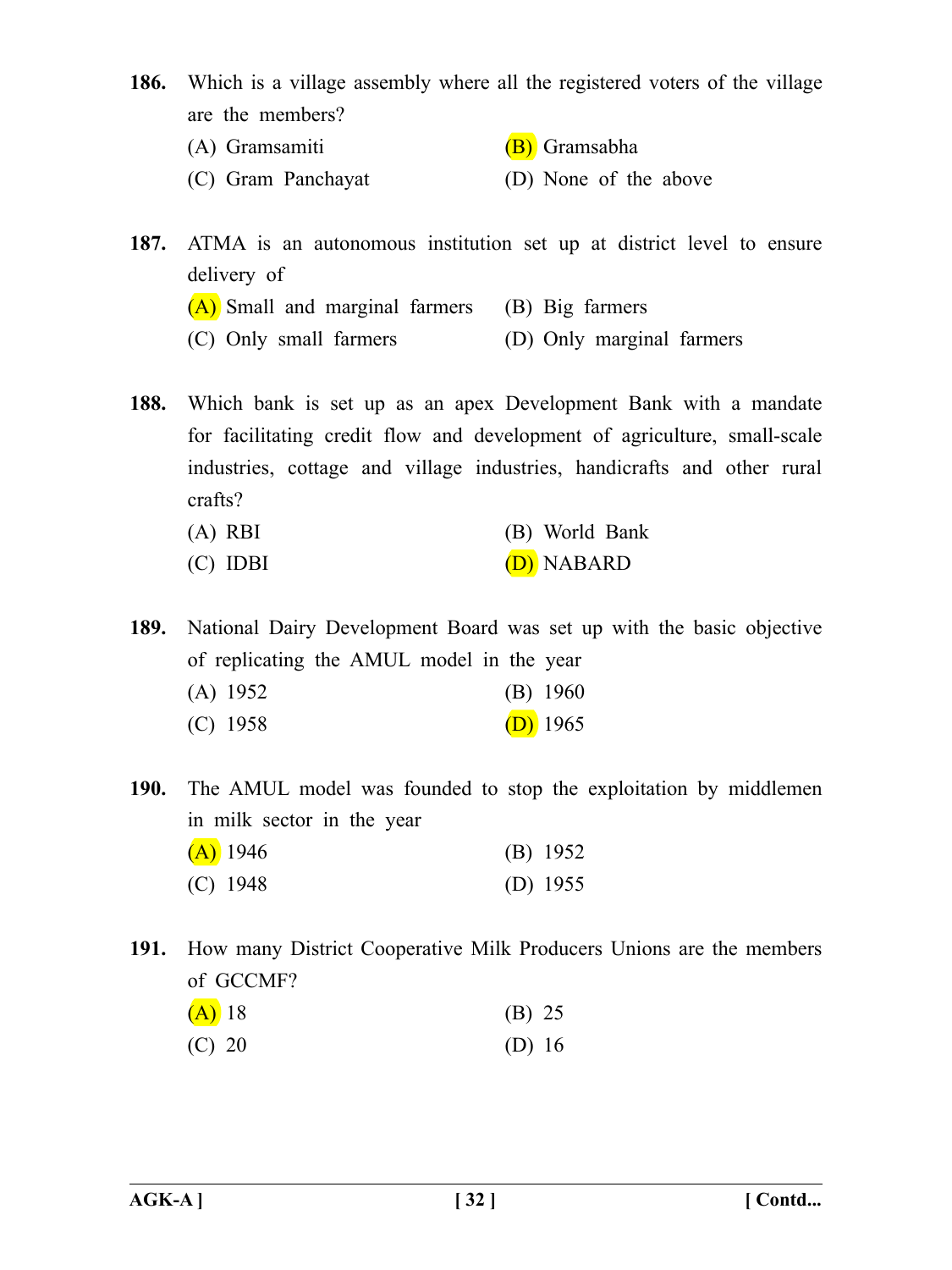**192.** Which agency is acting as a Nodal Agency of Directorate of Agriculture, for disbursing subsidies to the farmers, under its own schemes in Gujarat State?

- (A) Gujarat Seed Certification Agency
- (B) Gujarat State Seed Corporation
- (C) Gujarat Agro Industries Corporation
- (D) None of above

**193.** A Cooperative is an autonomous association of persons united

- (A) Compulsory  $(B)$  Voluntarily
- (C) Profitarily (D) None of the above

**194.** Adding files to an e-mail is called (A) Send (B) Link (C) Files (D) Attachment

**195.** Indian Farmers' Fertiliser Cooperative Limited (IFFCO) was established in the year

| $(A)$ 1967 | $(B)$ 1965 |  |
|------------|------------|--|
| $(C)$ 1969 | (D) $1970$ |  |

**196.** The concept of economic development is

- (A) Narrower than that of economic growth
- (B) Wider than that of economic growth
- (C) Same as economic growth
- (D) Not related to economic growth
- **197.** The 'Indian Economic Survey' is published officially every year by the (A) Union Ministry of Finance
	- (B) Union Ministry of Commerce
	- (C) Planning Commission of India
	- (D) Reserve Bank of India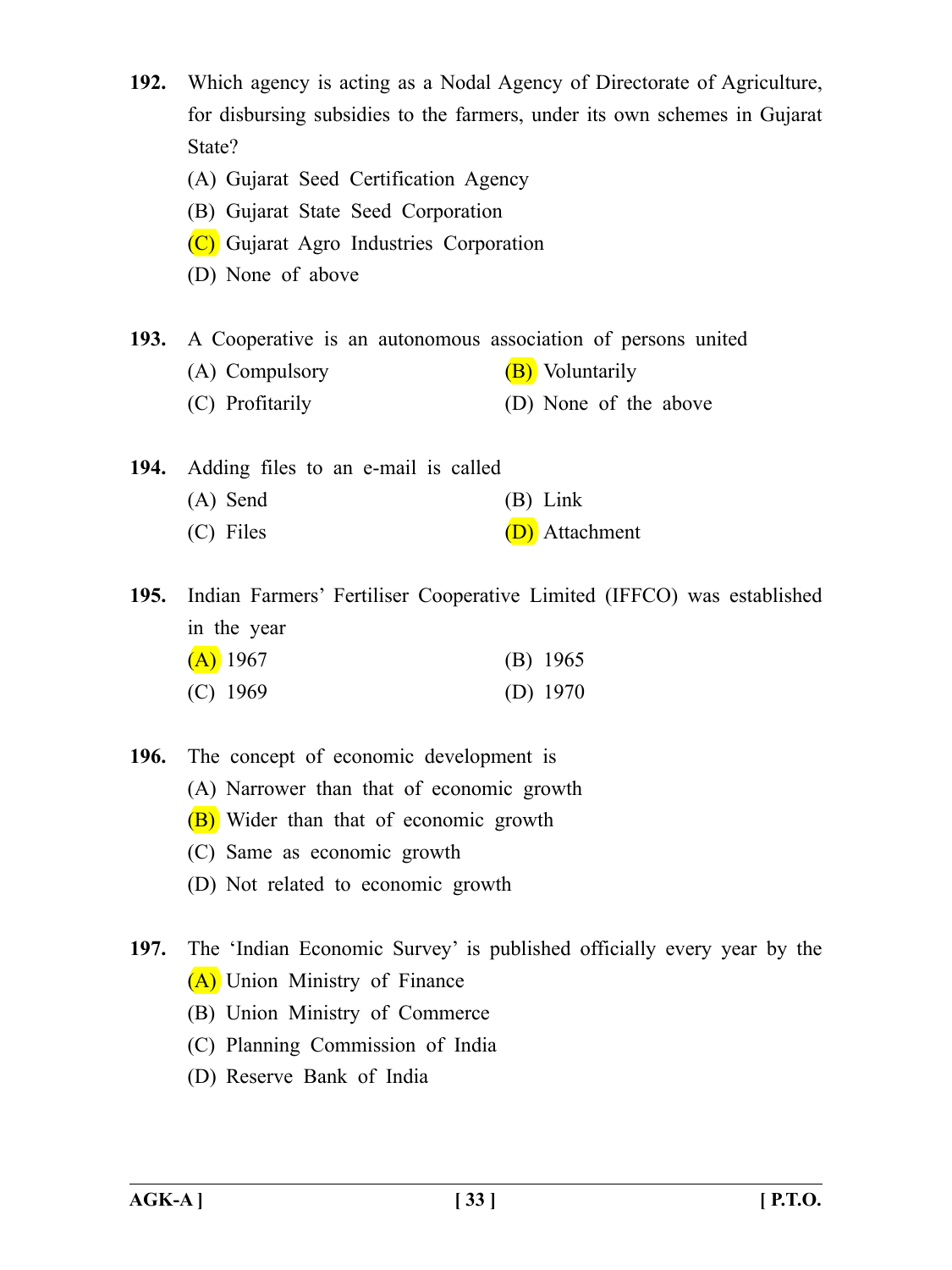## **198.** The most appropriate measure of a country's economic growth is its

- (A) Gross domestic product (B) Net domestic product
- (C) Net national product  $(D)$  Per capita real income
- **199.** Per capita income is calculated as
	- (A) Income of each state divided by its population
	- (B) Per head of individual income divided by total population
	- (C) Gross national income divided by total population
	- (D) Total population multiplied by factor income
- **200.** The important factor responsible for low productivity in agriculture is
	- (A) Demographic factor  $(B)$  Technological factor
	- (C) Institutional factor (D) Structural factor
- **201.** Dualistic economy refers to
	- (A) Existence of barter and money
	- (B) Existence of market economy and subsistence economy
	- (C) Existence of private and public sector
	- (D) None of above

 $\frac{1}{2}$ 

- **202.** Which is the appropriate rate of discount to use in Cost-benefit Analysis of a development project?
	- (A) Private Rate of Discount (B) Market Rate of Discount
	- (C) Social Rate of Discount (D) Treasury-bill Rate of Discount
- **203.** Gujarat-67 and American nectariless are parents of cotton hybrid

| $(A)$ Hybrid-4 | $(B)$ Hybrid-6 |
|----------------|----------------|
| (C) Varlaxmi   | (D) Vikram     |

**204.** A technique utilized to produce haploids in male sterile plants is

- (A) Androgenesis (B) Gynogenesis
- (C) Breeder seed (D) Truthful seed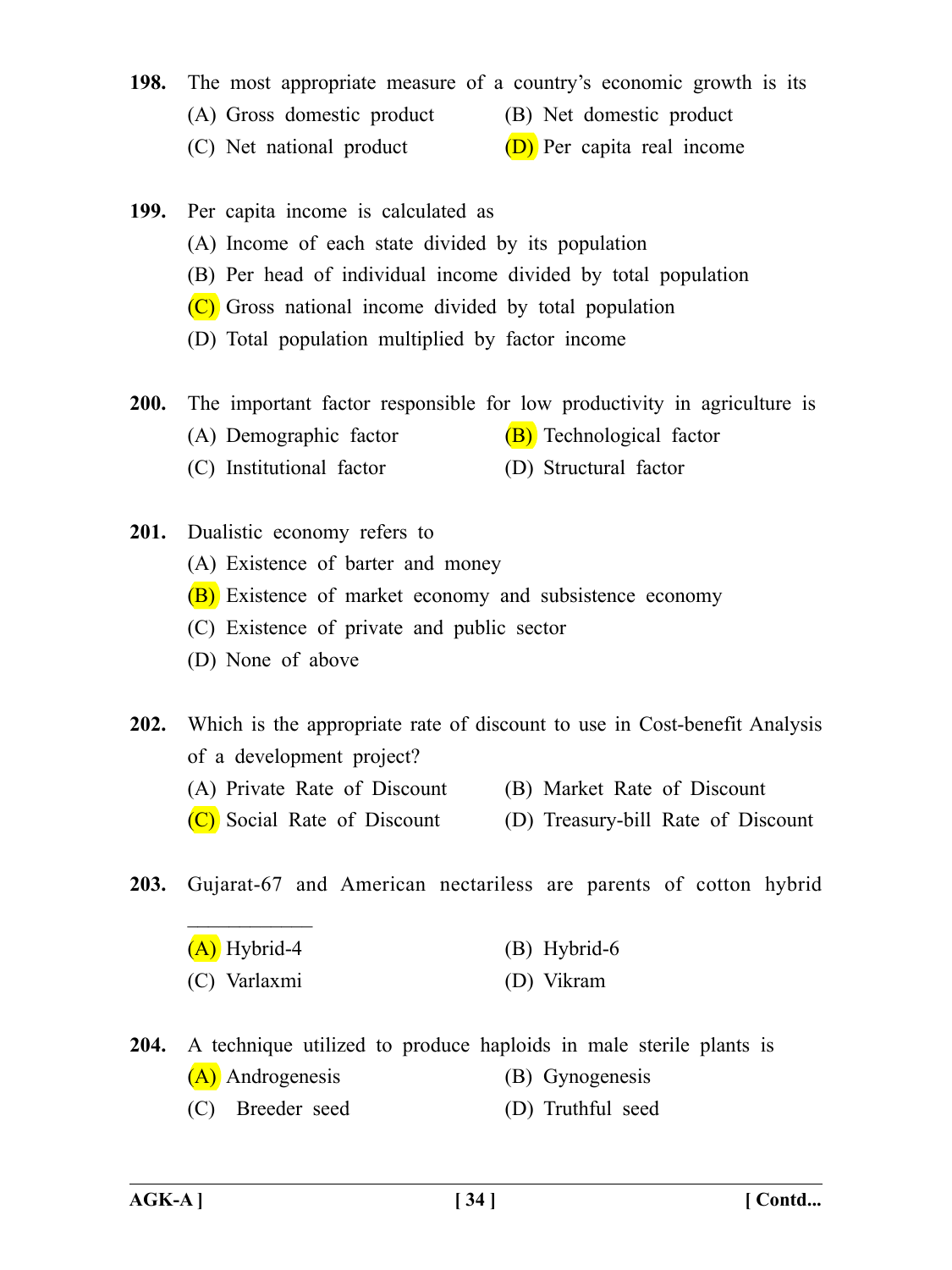- **205.** Which technique permits production of allotetraploid in a single step (A) Polycross hybrid (B) Somatic hybrid
	- (C) Double cross hybrid (D) Three way cross hybrid

**206.** The organic matter of soils is ordinarily obtained by multiplying the carbon content by

| (A) 1.42   | (B) 1.82   |
|------------|------------|
| $(C)$ 1.72 | (D) $1.92$ |

**207.** The carbon nitrogen ratio in cultivated soil is stabilized at

(A) 20:1 to 30:1 (B) 10:1 to 12:1  $(C)$  4:1 to 9:1 (D) None of these

**208.** To prevent denitrification losses of nitrogen in paddy field, nitrogen should be applied in the (A) Reduced zone (B) Hydronized zone (C) Oxidized zone (D) Calcified zone

**209.** Intercropping is a system of cropping to make the maximum use of (A) Solar energy (B) Soil resource

- (C) Water resources (D) All above
- **210.** The most effective cropping system for returning mineral elements to the soil is
	- (A) Monocropping (B) Double cropping
	- (C) Crop rotation (D) Relay cropping
- **211.** Which of the following is the pre-requisite for multiple cropping (A) Irrigation facility (B) Availability of HYV
	- (C) Intensive use of fertilizers (D) All of the above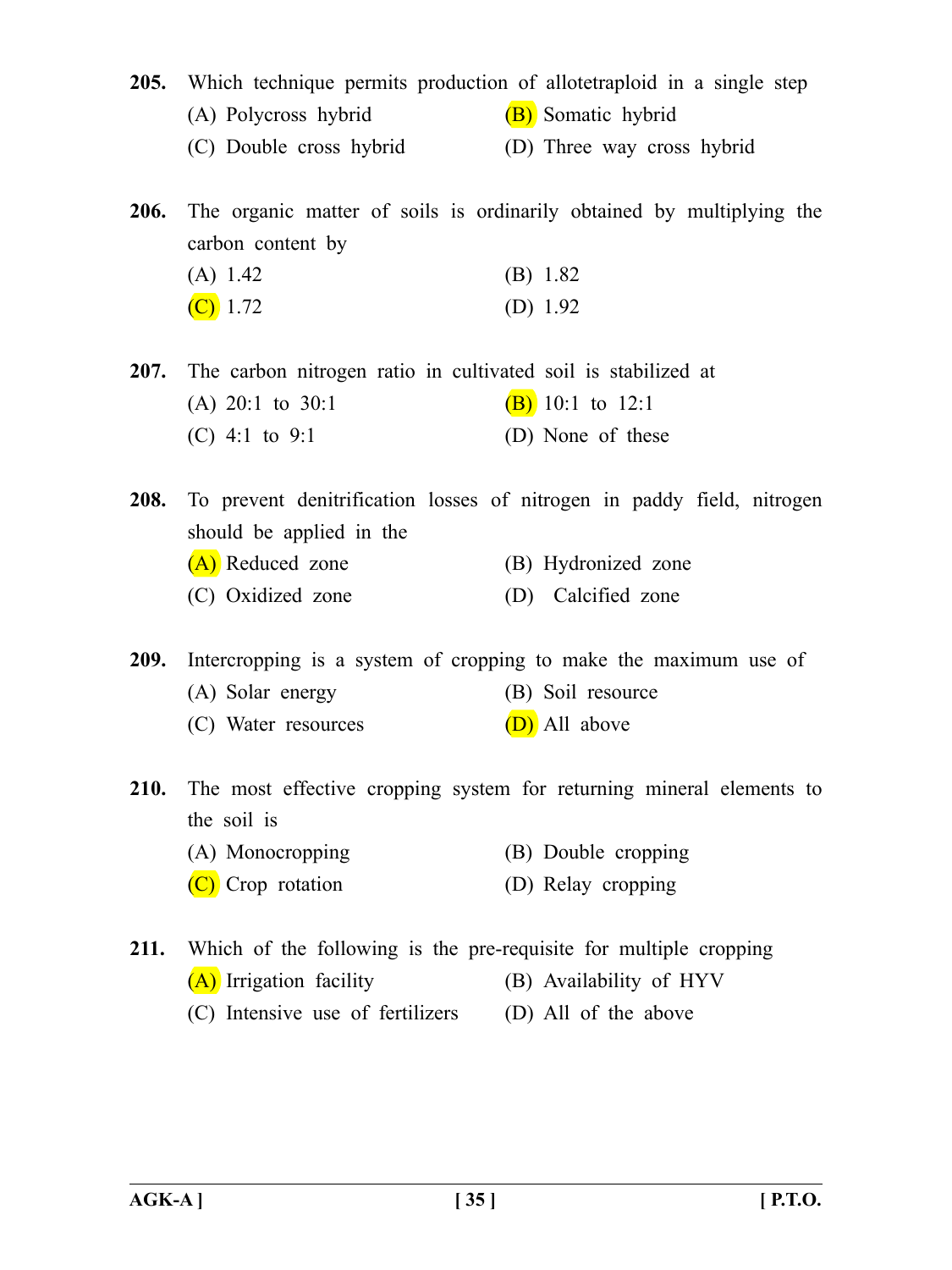|             | 212. The cereal crop which is most suitable for saline sodic soils is    |                                                                       |
|-------------|--------------------------------------------------------------------------|-----------------------------------------------------------------------|
|             | (A) Wheat                                                                | (B) Maize                                                             |
|             | (C) Barley                                                               | (D) Sugarcane                                                         |
|             | <b>213.</b> The fruit of rapeseed and mustard is known as                |                                                                       |
|             | $(A)$ Pod                                                                | (B) Siliquae                                                          |
|             | (C) Caryopsis                                                            | (D) Dutum                                                             |
|             | 214. The protein content in soyabean seeds is about <u>each</u> per cent |                                                                       |
|             | $(A)$ 40                                                                 | (B) 20                                                                |
|             | $(C)$ 30                                                                 | $(D)$ 10                                                              |
|             | 215. "Arrowing" refers to                                                |                                                                       |
|             | (A) Flowering of wheat                                                   | (B) Flowering of maize                                                |
|             | (C) Flowering of cotton                                                  | (D) Flowering of sugarcane                                            |
|             | 216. The type of germination in mungbean is known as                     |                                                                       |
|             | (A) Epigeal                                                              | (B) Hypo-epigeal                                                      |
|             | (C) Hypogeal                                                             | (D) Epi- hypogeal                                                     |
| 217.        | The bacteria responsible for nitrogen fixation in soyabean is            |                                                                       |
|             | (A) Rhizobium japonicum                                                  | (B) Rhizobium leguminosarum                                           |
|             | (C) Rhizobium phaseoli (D) Rhizobium glycicum                            |                                                                       |
|             | 218. The Triticum aestivum is ________ wheat.                            |                                                                       |
|             | (A) Diploid                                                              | (B) Hexaploid                                                         |
|             | (C) Tetraploid                                                           | (D) Monoploid                                                         |
| <b>219.</b> | irrigated at ______________.                                             | Wherever only two irrigations are available, the wheat crop should be |
|             | (A) CRI and tillering                                                    | (B) CRI and milking                                                   |
|             | (C) CRI and flowering                                                    | (D) CRI and late jointing                                             |
|             |                                                                          |                                                                       |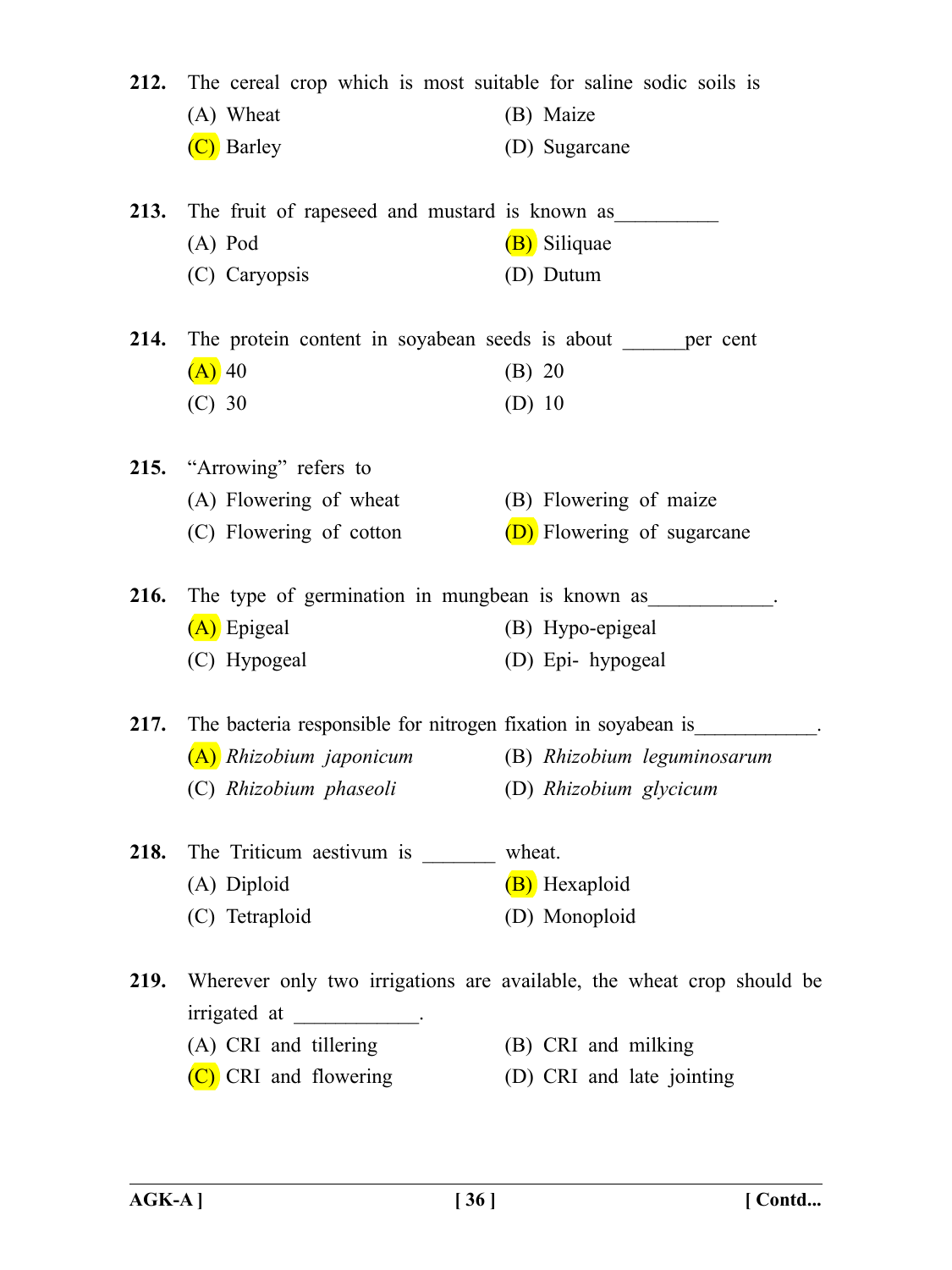| <b>220.</b> | Maize protein is deficient in                                   |                 |  |
|-------------|-----------------------------------------------------------------|-----------------|--|
|             | (A) Betadine                                                    | (B) Lysine      |  |
|             | (C) Tryptophane and lysine                                      | (D) Tryptophane |  |
|             | 221. National Research Centre for orchid is located at          |                 |  |
|             | (A) Orissa                                                      | (B) Haryana     |  |
|             | (C) Sikkim                                                      | (D) Punjab      |  |
| 222.        | Central Potato Research Institute is situated at                |                 |  |
|             | (A) Lucknow                                                     | (B) Dehradun    |  |
|             | Shimla                                                          | (D) Nainital    |  |
|             | 223. National fruit of India is                                 |                 |  |
|             | (A) Banana                                                      | (B) Mango       |  |
|             | (C) Guava                                                       | (D) Litchi      |  |
| 224.        | The Taj garden of Agra (Taj Mahal) is the typical example of    |                 |  |
|             | (A) Italian Style of gardening (B) Indian Style of gardening    |                 |  |
|             | (C) Japanese Style of gardening $(D)$ Mughal Style of gardening |                 |  |
| 225.        | John Innes Horticultural Institute is located at Kent in        |                 |  |
|             | (A) China                                                       | (B) Australia   |  |
|             | (C) Italy                                                       | (D) England     |  |
| 226.        | National Research Centre for Mushroom is located at             |                 |  |
|             | (A) Gujarat                                                     | (B) Punjab      |  |
|             | (C) Himachal Pradesh                                            | (D) Haryana     |  |
| 227.        | APEDA was established in                                        |                 |  |
|             | $(A)$ 1978                                                      | 1985            |  |
|             | $(C)$ 1990                                                      | (D) $1982$      |  |
|             |                                                                 |                 |  |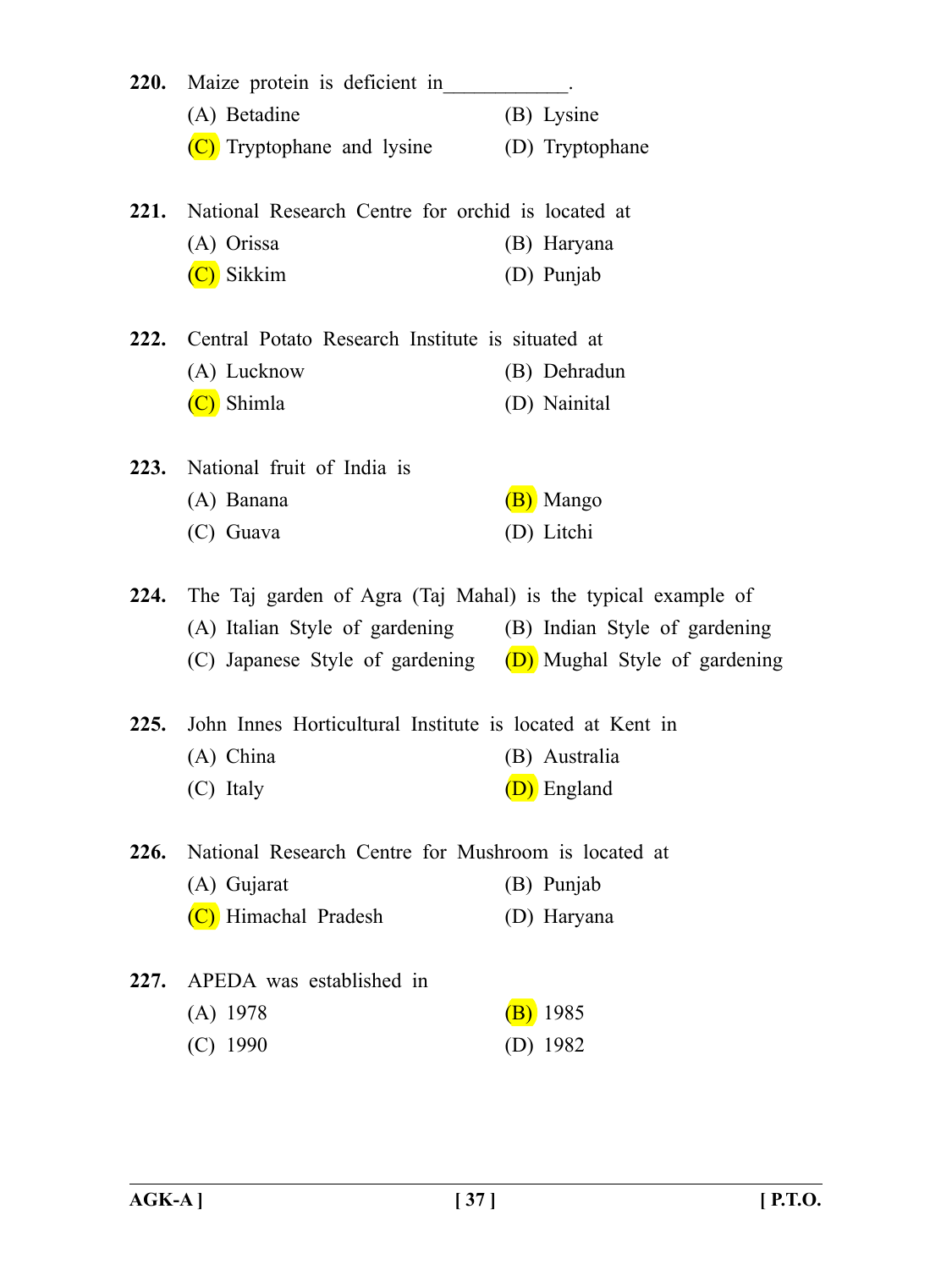| 228. | International Institute of Horticulture is located in<br>(A) China<br>(C) Brazil                        | (B) Italy<br>(D) England                   |
|------|---------------------------------------------------------------------------------------------------------|--------------------------------------------|
|      | <b>229.</b> "Golden Revolution" is associated with<br>(A) Golden rice<br>(C) Jatropha production        | (B) Egg production<br>(D) Fruit production |
|      | 230. The first president of Horticulture Society of India<br>(A) Dr. K.L.Chadha<br>(C) Dr. G.S.Randhawa | $(B)$ Dr. B.P.Pal<br>(D) Dr. M.S.Randhawa  |
| 231. | Which do not adorn in as D.G. of I.C.A.R?<br>(A) Dr. K.L.Chadha<br>(C) Dr. Trilochan Mohapatra          | (B) Dr. S.Ayyappan<br>$(D)$ Dr. B.P.Pal    |
| 232. | Pungency in chilli is due to presence of<br>(A) Sulphur<br>(C) Amides                                   | (B) Magnesium<br>(D) Capsaicin             |
|      | 233. The redness of apple is due to<br>(A) Carotene<br>(C) Cholorophyll                                 | <b>B</b> ) Anthocyanin<br>(D) Xanthophyll  |
| 234. | Food Product Order was initiated in<br>$(A)$ 1950<br>$(C)$ 1955                                         | $(B)$ 1945<br>(D) $1965$                   |
| 235. | <i>HortScience</i> is a publication of<br>(A) ASHS, USA<br>(C) ISHS, Belgium                            | (B) JSHS, Japan<br>(D) HSI, India          |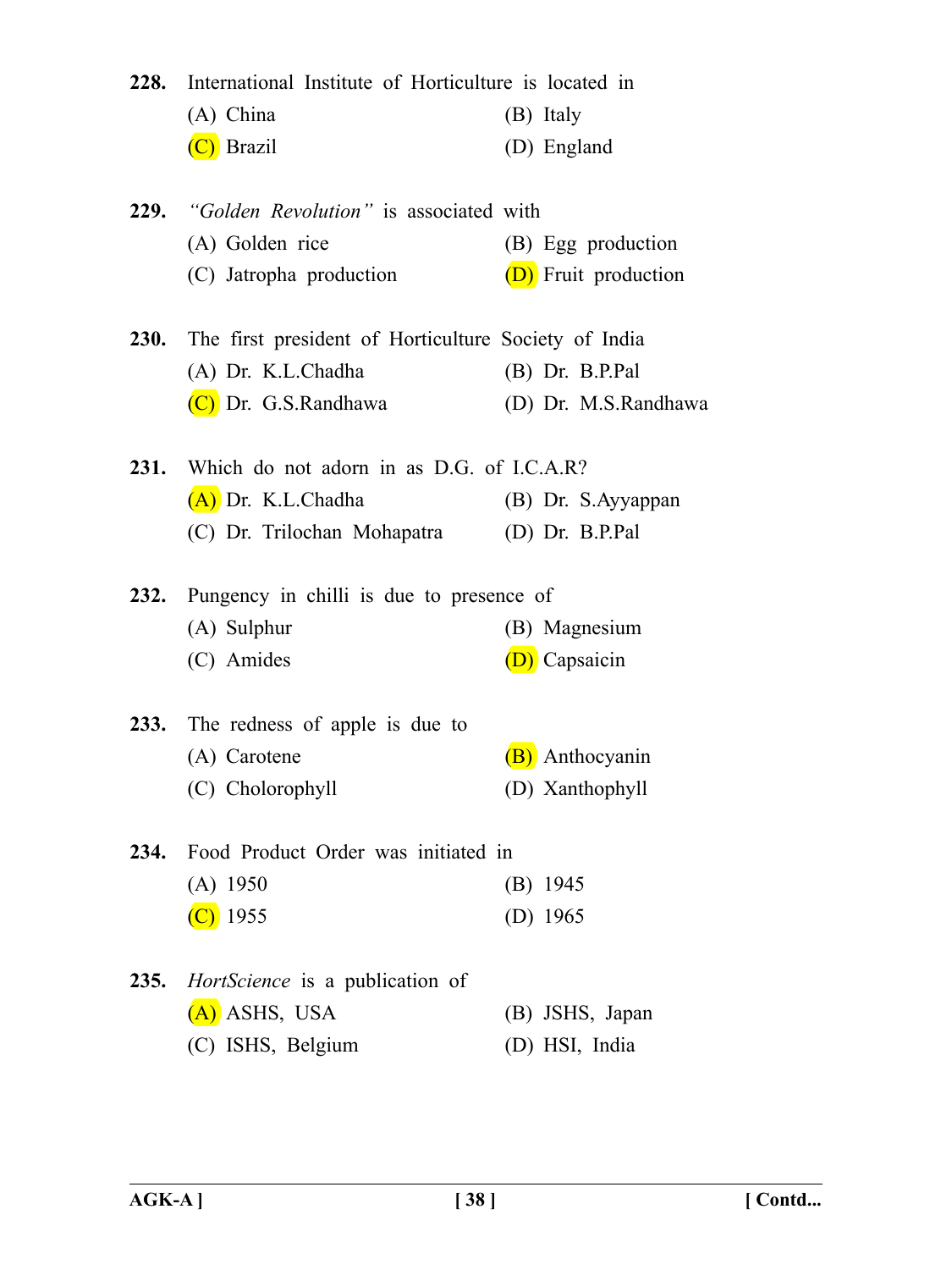| 236.        | Yellow coloured fruits are rich in                               |                                                                       |
|-------------|------------------------------------------------------------------|-----------------------------------------------------------------------|
|             | (A) Vitamin-A                                                    | (B) Vitamin-B                                                         |
|             | (C) Vitamin-C                                                    | (D) Vitamin-D                                                         |
| <b>237.</b> | The cheapest method of preservation is                           |                                                                       |
|             | (A) Freezing                                                     | (B) Canning                                                           |
|             | (C) Heating                                                      | (D) Drying                                                            |
| <b>238.</b> | Father of canning is                                             |                                                                       |
|             | (A) Nicolas Appert                                               | (B) Verghese Kurien                                                   |
|             | (C) Louise Pasteur                                               | (D) Bergilius                                                         |
| <b>239.</b> | Which of the following is a primary preservative?                |                                                                       |
|             | $(A)$ Salt                                                       | (B) Alcohol                                                           |
|             | (C) Sugar                                                        | (D) Both A and C                                                      |
| 240.        | In many fruits ripening is associated with the rapid increase in |                                                                       |
|             | (A) Evaporation                                                  | (B) Chemical properties                                               |
|             | (C) Physical properties                                          | (D) Respiration                                                       |
|             | 241. Callosobruchus chinensis is storage pest of:                |                                                                       |
|             | $(A)$ Gram                                                       | (B) Groundnut                                                         |
|             | (C) Rice                                                         | (D) Wheat                                                             |
| 242.        |                                                                  | Which of the following laboratory host is used for the multiplication |
|             | of egg parasitoids?                                              |                                                                       |
|             | (A) Spodoptera litura                                            | (B) Chilo partellus                                                   |
|             | (C) Corcyra cephalonica                                          | (D) Helicoverpa armigera                                              |
| 243.        | White grub beetles lay eggs in/on:                               |                                                                       |
|             | (A) On the underside of leaf                                     |                                                                       |
|             | (B) Singly in loose soil up to depth of 10 cm                    |                                                                       |
|             | (C) On the plant stem at the level of ground                     |                                                                       |
|             | (D) Within the floral parts                                      |                                                                       |
|             |                                                                  |                                                                       |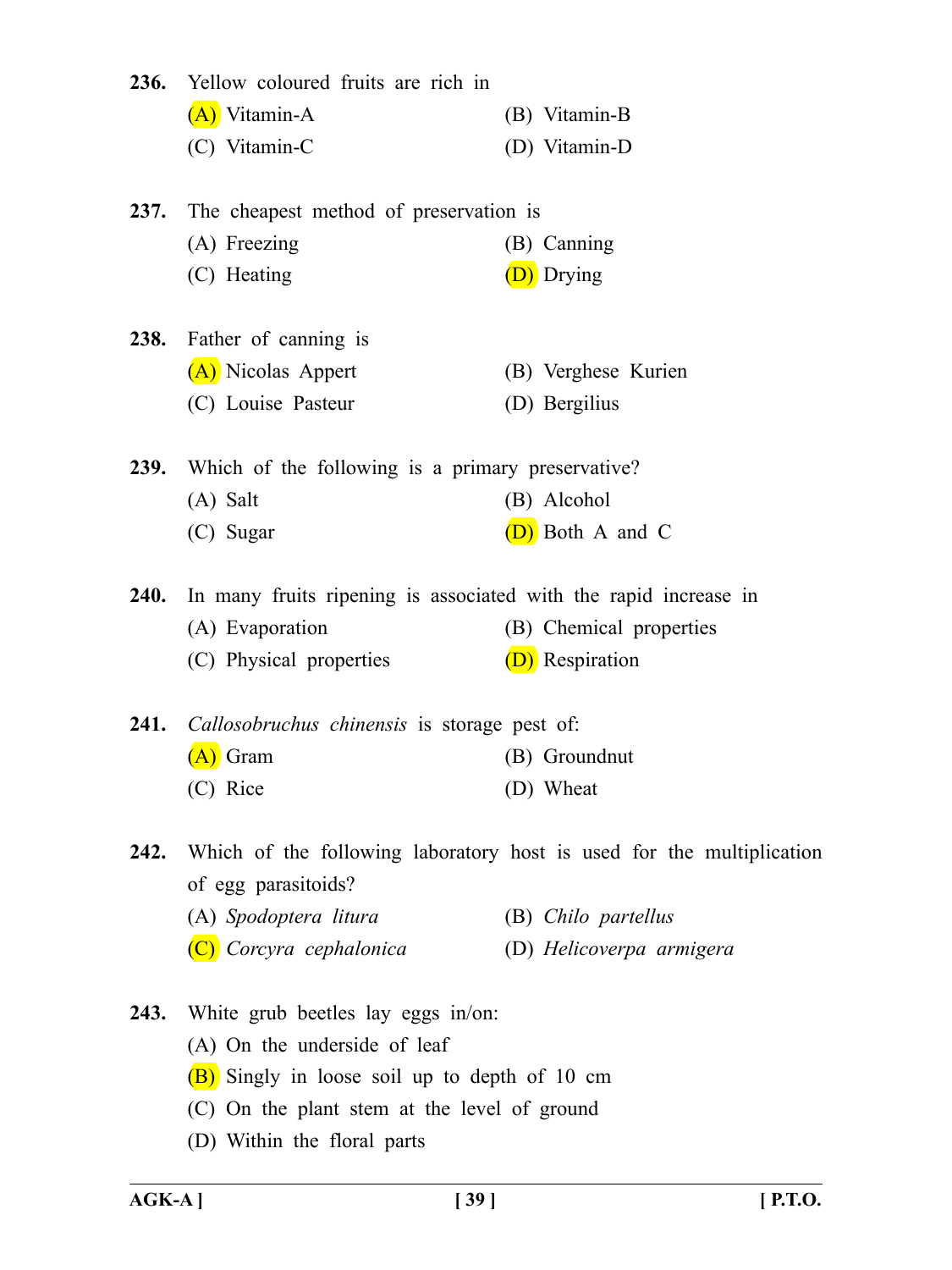|             | 244. Use of resistant varieties in the IPM of insect is an example of:    |                                                                    |
|-------------|---------------------------------------------------------------------------|--------------------------------------------------------------------|
|             | (A) Legal control                                                         | (B) Chemical control                                               |
|             | (C) Cultural control                                                      | (D) Biological control                                             |
|             |                                                                           |                                                                    |
| 245.        | Following granular insecticide is/was having a long residual effect:      |                                                                    |
|             | (A) Phorate                                                               | (B) Carbofuran                                                     |
|             | (C) Quinalhos                                                             | (D) Aldicarb                                                       |
|             | <b>246.</b> The insecticide which is used in mosquito mats is :           |                                                                    |
|             | (A) Endosulfan                                                            | (B) Malathion                                                      |
|             | (C) Diazinon                                                              | (D) Allethrin                                                      |
| 247.        | IPM relies heavily on :                                                   |                                                                    |
|             | (A) Economic threshold level                                              | (B) Total loss of crops                                            |
|             | (C) Resistant pest                                                        | (D) Susceptible pest                                               |
|             |                                                                           |                                                                    |
| 248.        | Egg larval parasitoid Chelonus blackburni is used to check the population |                                                                    |
|             | of:                                                                       |                                                                    |
|             | (A) Agrotis ipsilon                                                       | (B) Phthorimaea operculella                                        |
|             | (C) Myzus persicae                                                        | (D) None of these                                                  |
| 249.        | Destructive Insect Pest Act (DIPA) was passed in:                         |                                                                    |
|             | (B) $1968$<br>$(A)$ 1920                                                  |                                                                    |
|             | $(C)$ 1937                                                                | $(D)$ 1914                                                         |
|             |                                                                           |                                                                    |
| <b>250.</b> |                                                                           | Directorate of Plant Protection Quarantine and Storage (DPPQS) was |
|             | established in 1946 with head quarters at:                                |                                                                    |
|             | (A) Ghaziabad                                                             | (B) Faridabad                                                      |
|             | (C) Faisabad                                                              | (D) Faislabad                                                      |
| 251.        | The higher LD 50 value indicates the following:                           |                                                                    |
|             | (A) Neutral                                                               | (B) Less toxic                                                     |
|             | (C) Highly toxic                                                          | (D) None of these                                                  |
|             |                                                                           |                                                                    |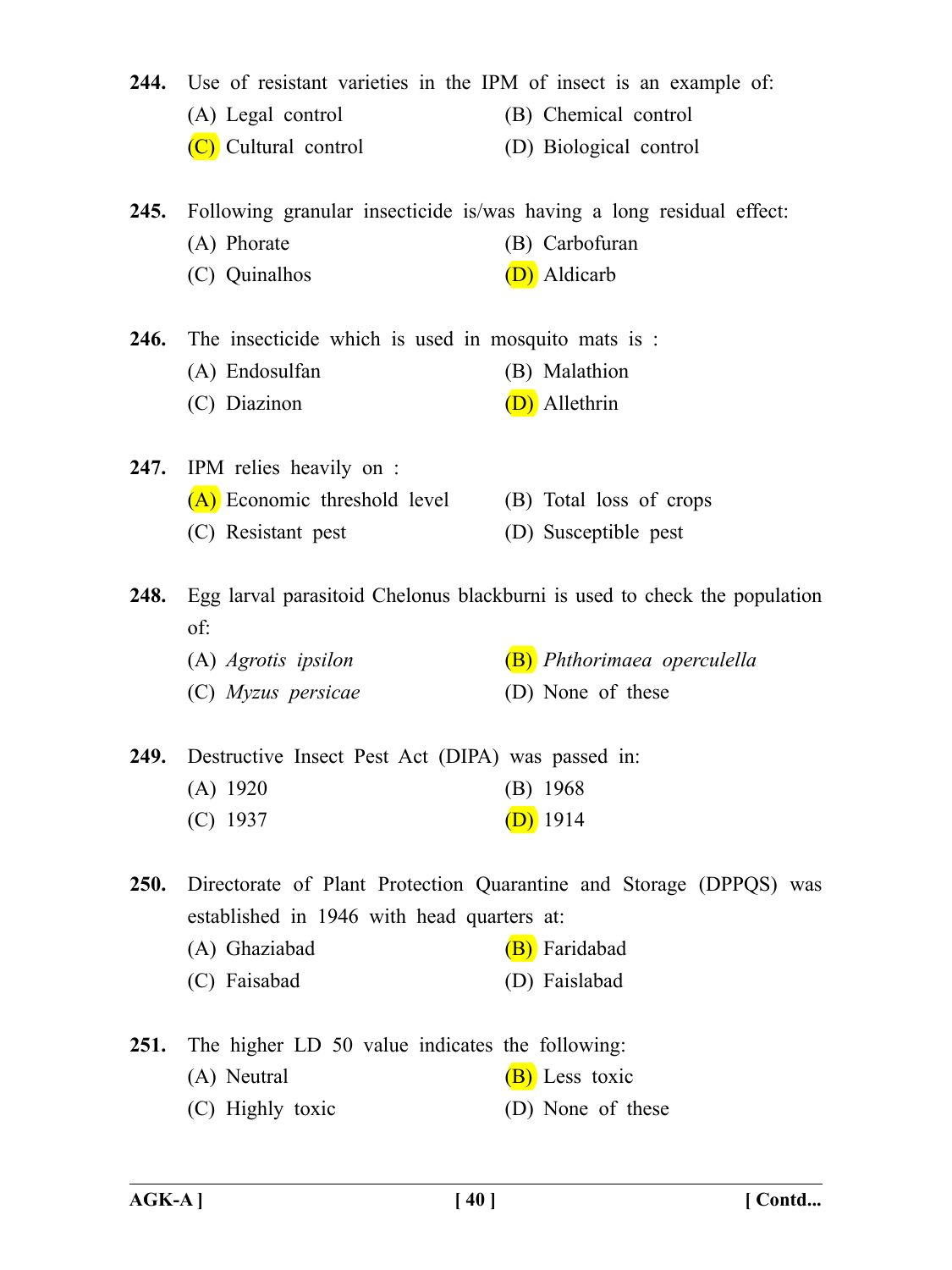| 252.        | Extremely toxic class of pesticides have colour of lower triangle: |                      |
|-------------|--------------------------------------------------------------------|----------------------|
|             | (A) Bright red                                                     | (B) Bright blue      |
|             | (C) Bright yellow                                                  | (D) Bright green     |
| <b>253.</b> | Rashtriya Gokul Mission aims for the development of                |                      |
|             | (A) Exotic breed                                                   | (B) Indigenous breed |
|             | (C) Mix breed                                                      | (D) All of above     |
| 254.        | The year 2016 is celebrated as International year of               |                      |
|             | (A) Oilseeds                                                       | (B) Pulses           |
|             | (C) Cereals                                                        | (D) Fodder           |
|             | <b>255.</b> "Yellow Revolution" pertains to                        |                      |
|             | (A) Pulses                                                         | (B) Fodder           |
|             | (C) Oilseeds                                                       | (D) Fish             |
| 256.        | The fundamental objective of extension is the                      |                      |
|             | (A) Development of the area (B) Development of resources           |                      |
|             | (C) Development of the people (D) None of above                    |                      |
| <b>257.</b> | Philosophy of extension means                                      |                      |
|             | (A) Laws of field of knowledge (B) Laws of a field of activity     |                      |
|             | (C) Body of general principles $(D)$ All of above                  |                      |
| 258.        | Which is a fundamental unit in civilization?                       |                      |
|             | (A) Home                                                           | (B) Family           |
|             | (C) Individual                                                     | (D) Group            |
| 259.        | Which is the first training group of the human race?               |                      |
|             | (A) Organization                                                   | (B) Individual       |
|             | (C) Family                                                         | (D) Home             |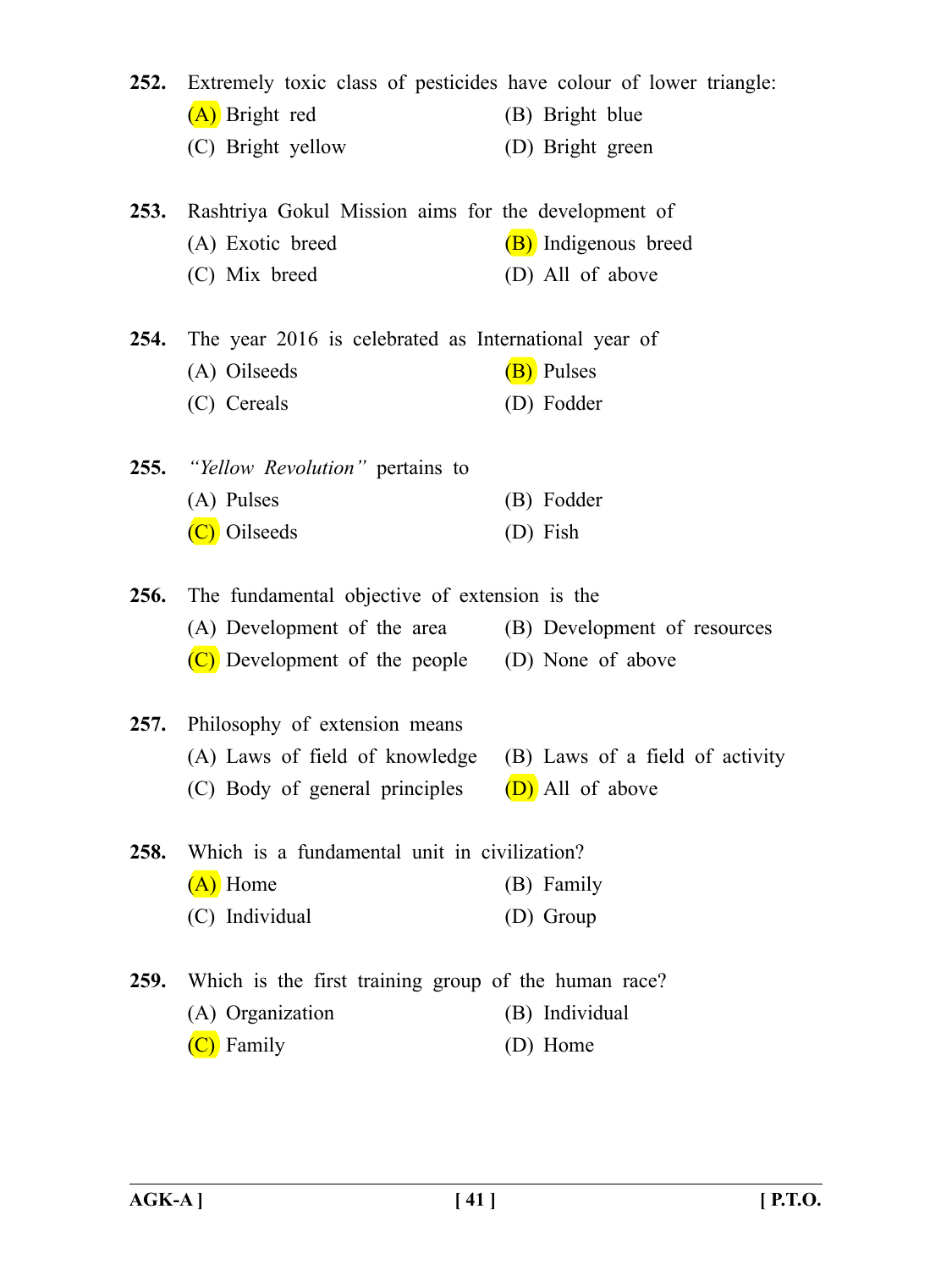- **260.** The job of extension worker is (A) to change the subject matter (B) to change the teaching aids  $(C)$  to change the people  $(D)$  None of the above **261.** Which among the following is an ecofriendly insecticide (A) Malathion (B) Nimbicidine (C) Thiodan (D) Permethrin **262.** Pheromone trap attracts (A) Female Bugs (B) Female Moths (C) Caterpillars  $(D)$  Male Moths **263.** Arrange the following micro-organism based on their population in soil. (A) Fungi > Bacteria > Actinomycetes (B) Bacteria > Fungi > Actinomycetes  $(C)$  Bacteria > Actinomycetes > Fungi (D) Actinomycetes > Fungi > Bacteria **264.** Potassium is utilized more efficiently if applied at (A) Before/At planting (B) Top dressed (C) Side dressed (D) None of these 265. Black soils are locally called as (A) Regur (B) Matarsi (C) Bhata (D) Dorsa **266.** Soils are soft when wet and very hard when dry, is the characteristics of\_\_\_\_\_\_\_\_\_\_\_\_ (A) Oxisols (B) Alfisols
	- (C) Vertisols (D) Entisols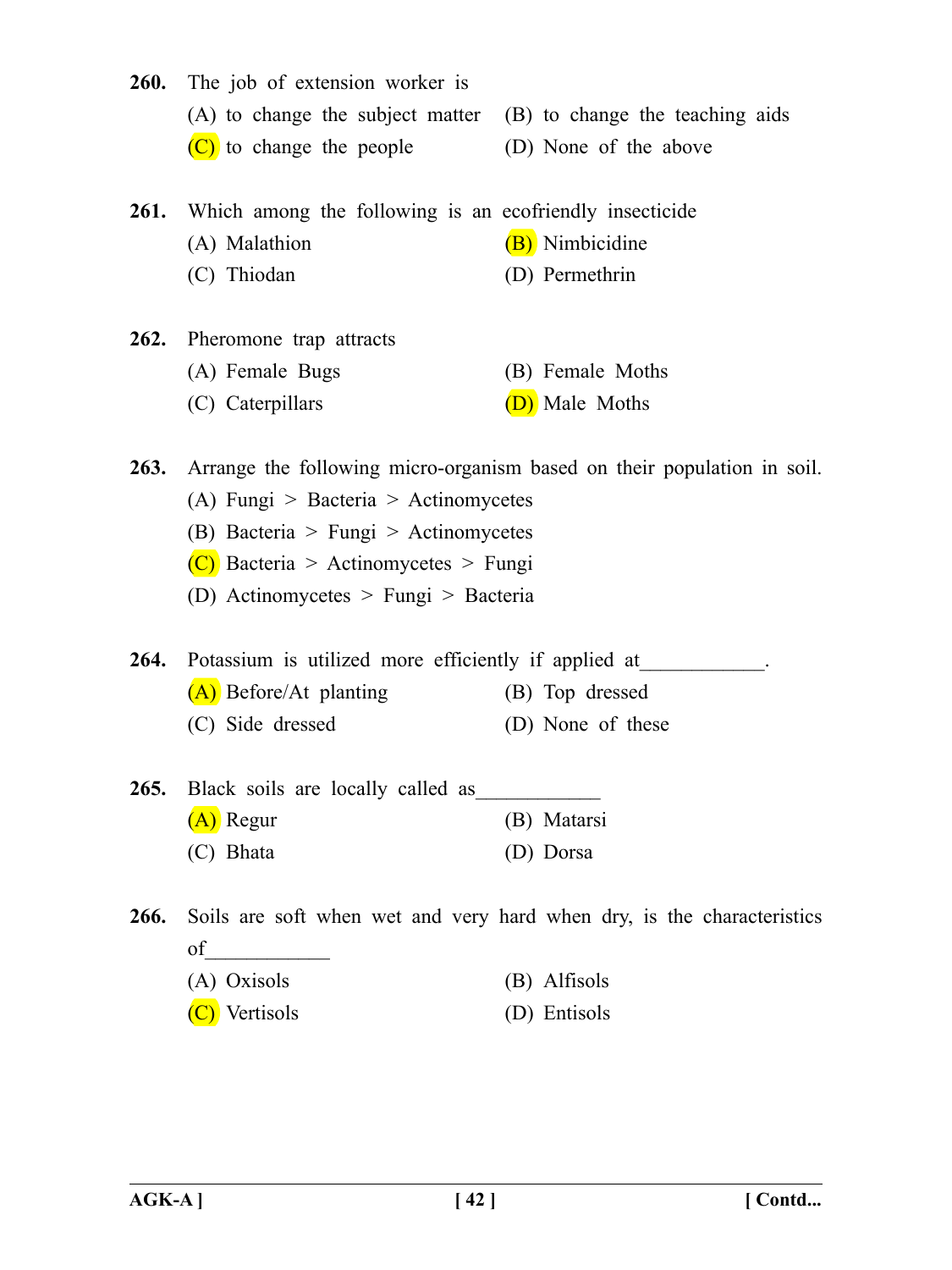- **267.** Which one of the following schedule is recommended to optimize the productivity in intercropping system?
	- (A) Full recommended dose of both the main crop and half of intercrop
	- (B) Full recommended dose of both the main crop and intercrop
	- (C) Half recommended dose of main crop and intercrop
	- (D) Full recommended dose of main crop only
- **268.** The method of irrigation employed where surface is undulating is
	- (A) Flood irrigation (B) Drip irrigation
	- (C) Sprinkler irrigation (D) Sub-surface irrigation

**269.** Which is generally used for correcting soil acidity?

- (A) Gypsum  $(B)$  Lime
- (C) Iron pyrites (D) Both (A) and (B)

**270.** For which type of fertilizer India is fully dependent on imports

- (A) Nitrogen fertilizer (B) Phosphetic fertilizer
	- (C) Potash fertilizer (D) None of these

**271.** Which one of the following nutrient is constituent of cell wall in the plants

- (A) Phosphorus (B) Calcium
- (C) Sulphur (D) Potassium

**272.** Texture of the soil can be changed by (A) Use of fertilizer (B) Use of manures (C) Use of tillage practices  $(D)$  None of these

- **273.** LEISA is related to (A) Organic farming (B) Inorganic farming
	- (C) Natural farming (D) All of these
- -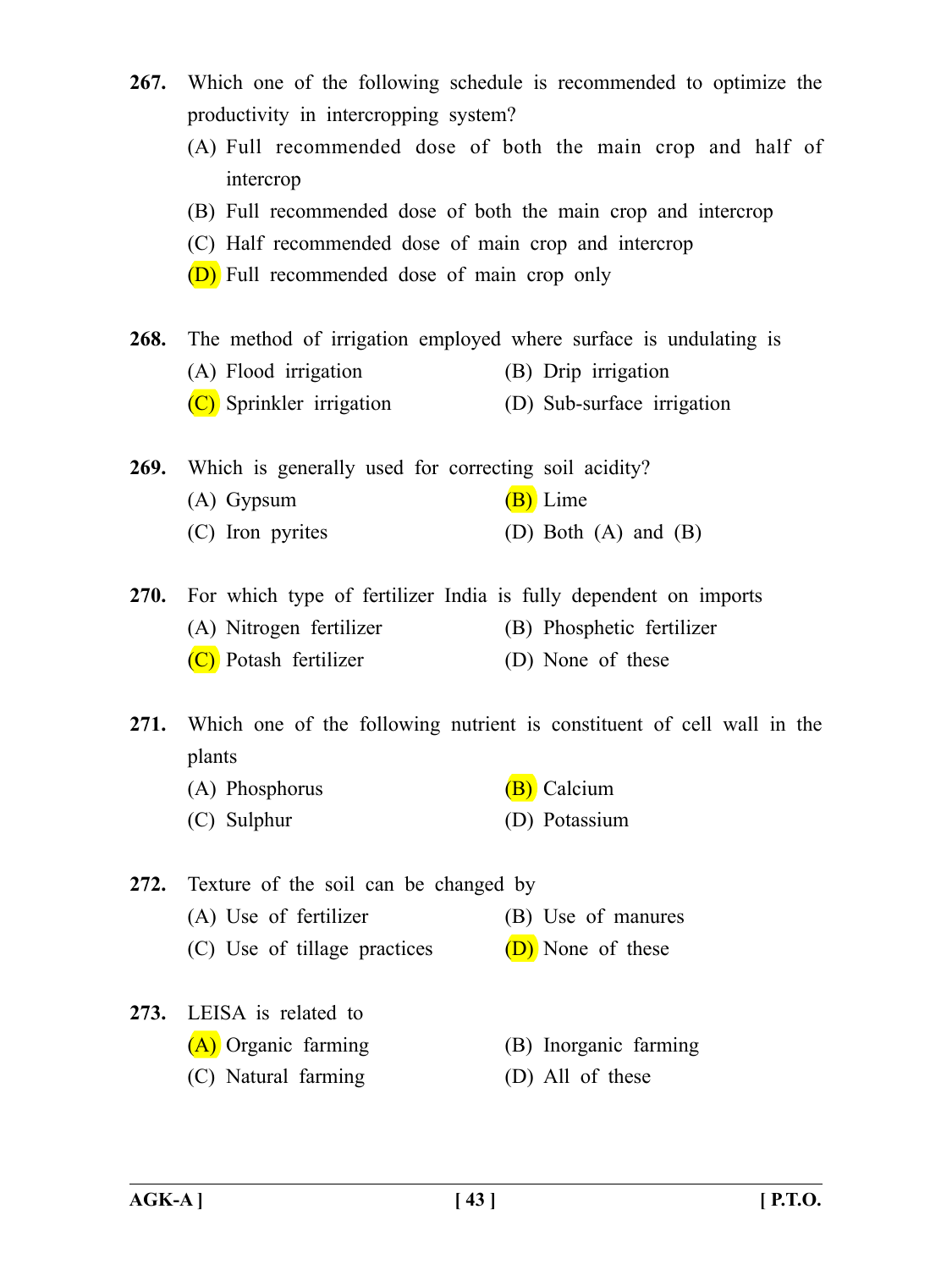|             | 274. The ratio between gross and net cropped area is called an index of<br>(A) Cropping intensity<br>(C) High intensity cropping (D) None of these | (B) Multiple cropping          |
|-------------|----------------------------------------------------------------------------------------------------------------------------------------------------|--------------------------------|
| 275.        | Which of the following is not a bio-pesticide<br>(A) Bioneem                                                                                       | (B) Biolep                     |
|             | (C) Dipel                                                                                                                                          | (D) Carbaryl                   |
| <b>276.</b> | Use of light traps for the management of pest is an example of                                                                                     |                                |
|             | (A) Culture Control                                                                                                                                | (B) Physical Method of Control |
|             | (C) Biological Control                                                                                                                             | (D) Legal Method of Control    |
| 277.        | In terms of geographical area India occupies which position in the<br>world?                                                                       |                                |
|             | $(A)$ Fifth                                                                                                                                        | $(B)$ Six                      |
|             | (C) Seven                                                                                                                                          | (D) Three                      |
| 278.        | Agriculture employs almost what per cent of the Indian population?                                                                                 |                                |
|             | $(A)$ 90                                                                                                                                           | (B) 50                         |
|             | $(C)$ 40                                                                                                                                           | $(D)$ 70                       |
|             | 279. In Indian economy, the principal means of transportation is                                                                                   |                                |
|             | (A) Airways (B) Railways                                                                                                                           |                                |
|             | (C) Waterways                                                                                                                                      | (D) Roadways                   |
| <b>280.</b> | In which of the following fields was the first co-operative movement<br>in India initiated?                                                        |                                |
|             | (A) Agricultural credit                                                                                                                            | (B) Farming activities         |
|             | (C) Consumer co-operation                                                                                                                          | (D) Agricultural marketing     |
| 281.        | Which Indian state tops in the production of gypsum                                                                                                |                                |
|             | (A) Gujarat                                                                                                                                        | (B) Rajasthan                  |
|             | (C) Kerala                                                                                                                                         | (D) Karnataka                  |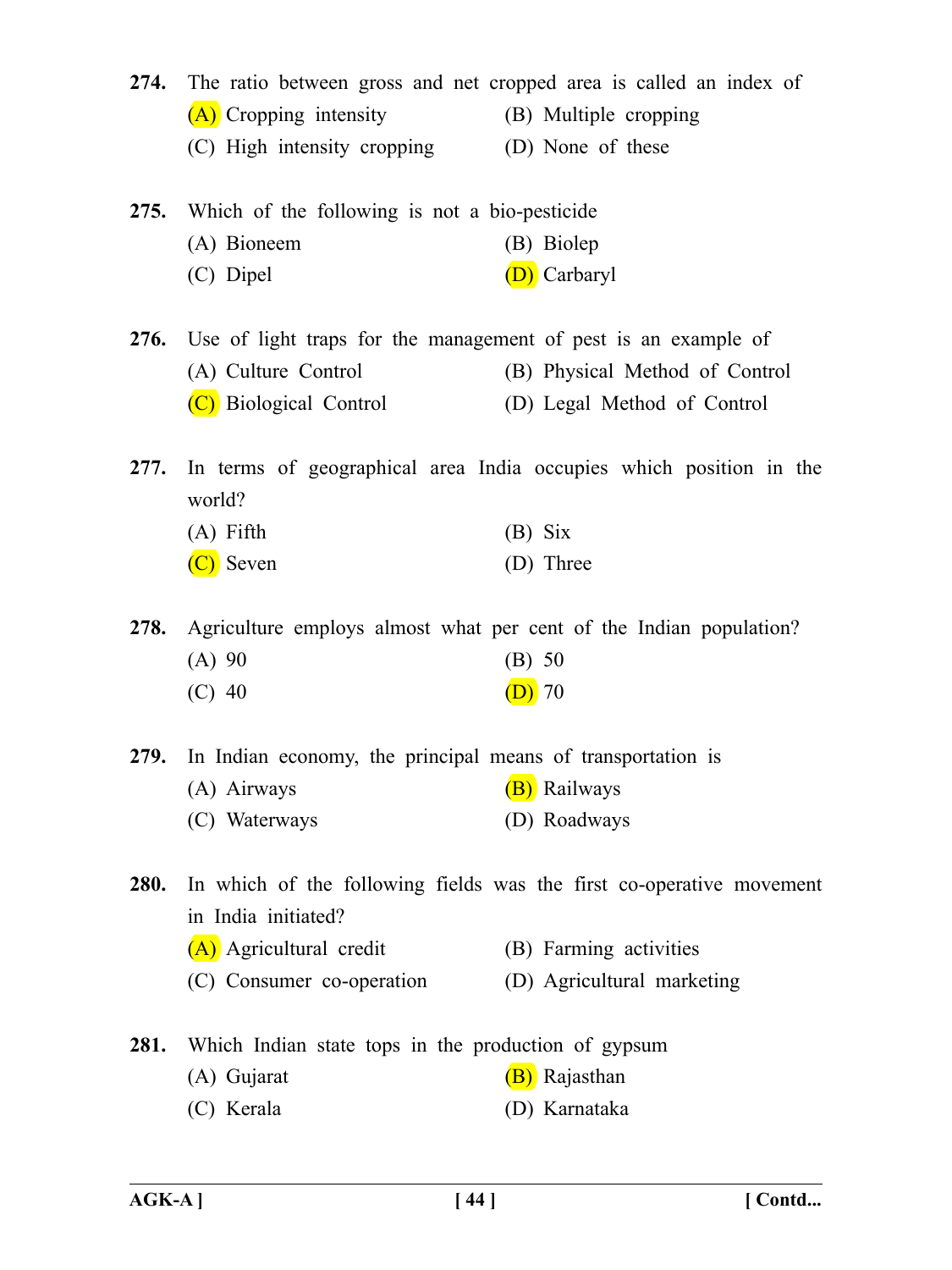**282.** ICAR-Directorate of Medicinal and Aromatic Plants Research (DMAPR) is located at

- (A) Hisar, Haryana (B) Bharatpur, Rajasthan
- (C) Anand, Gujarat (D) Pune, Maharashtra

**283.** Agro processing policy offers how many per cent air freight subsidy on agro exports in Gujarat State?

(A) 20 (B) 25 (C) 18 (D) 30

 $\frac{1}{2}$ 

**284.** In Gujarat, which year was celebrated as "KRUSHIVIKAS" VARSH"? (A) 2012-13 (B) 2011-12  $(C)$  2014-15 (D) 2013-14

**285.** Cartostat-2D, an earth observation satellite was launched on

(A) 15 August, 2016 (B) 15 February, 2016 (C) 15 November, 2016 (D) 15 February, 2017

**286.** The relative proportion of different size soil particles within the soil is termed as

(A) Soil texture (B) Soil organization (C) Soil structure (D) None of the above

**287.** A vertical section cut downwards through the soil is called as

- (A) Soil profile (B) Soil horizon
- (C) Soil column (D) Soil sample
- **288.** Soils containing high proportions of organic matter have following colour (A) Light colour (B) Yellow colour (C) Dark colour (D) Red colour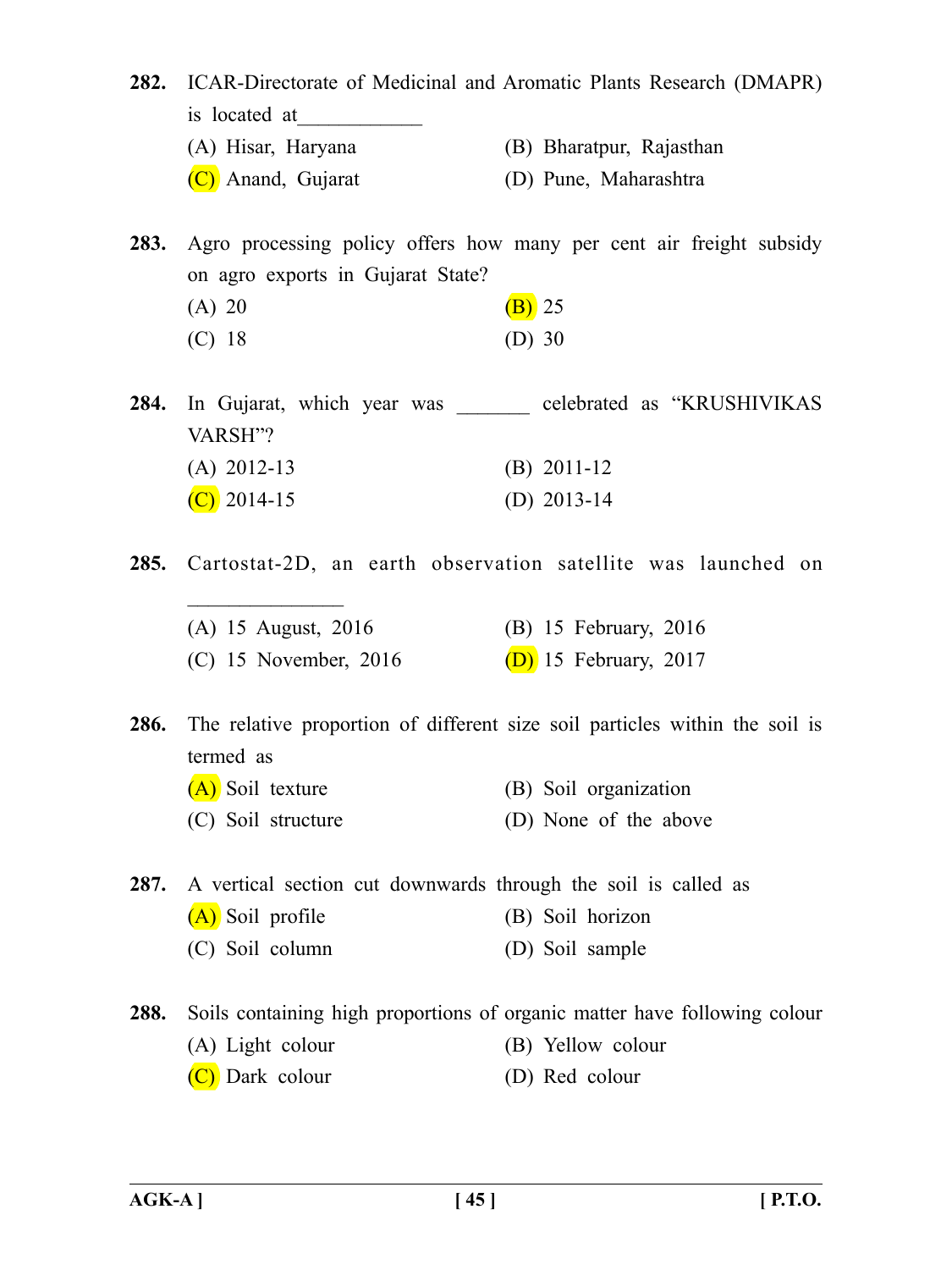**289.** What is the C: N ratio of Indian Soil?

| $(A)$ 30:1  | $(B)$ 10:1 |
|-------------|------------|
| $(C)$ 100:1 | (D) $20:1$ |

**290.** What is the percentage of organic carbon in organic matter? (A) 48 (B) 78  $(C)$  58 (D) 68

**291.** Mustard crop planted at a spacing of  $50 \times 20$  cm will have plants/ ha. (A) 75000 (B) 1,25,000 (C)  $1,00,000$  (D)  $1,50,000$ 

**292.** The most abundant mineral in earth's crust is (A) Hematite  $(B)$  Feldspar (C) Calcite (D) Quartz

293. The losses of ammonia usually become greater with  $\qquad \qquad$ (A) Increase in soil pH (B) Decrease in calcium

(C) Decrease in soil pH (D) Decrease in temperature

**294.** The highest percentage content of nitrogen among the commonly used nitrogenous fertilizers is embodied by (A) Urea (B) Ammonium nitrate (C) Urea sulphate (D) Anhydrous ammonia

**295.** \_\_\_\_\_\_\_\_\_\_\_\_ type cropping pattern is followed if situation is like, rainfall>900 mm, soil characterised by entisols, deep vertisols, alfisols  $&$  inceptisols and water availability periods  $>30$  weeks.

- (A) Intercropping
- (B) Assured Double Cropping
- (C) Double Cropping with monitoring
- (D) Single kharif cropping